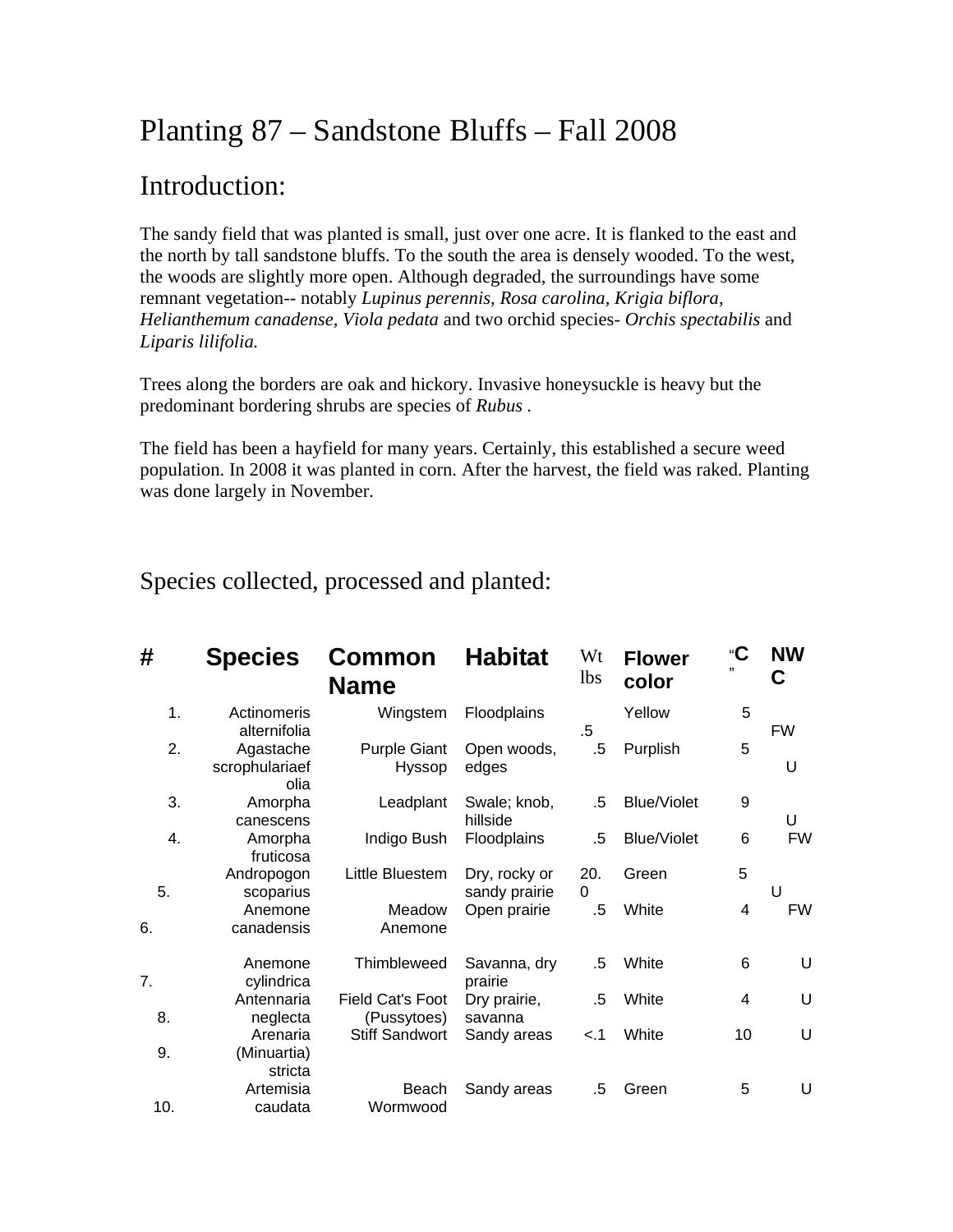| 11. | (campestris)<br>Asclepias<br>verticillata | Whorled<br>Milkweed                 | Dry soils                           | $.5\,$ | White              | 1                  | U         |
|-----|-------------------------------------------|-------------------------------------|-------------------------------------|--------|--------------------|--------------------|-----------|
| 12. | Aster azureus<br>(oolentangiens           | Sky-blue Aster                      | Prairie, &<br>wood borders          | .5     | <b>Blue</b>        | 8                  | U         |
| 13. | is)<br>Aster ericoides<br>(prostratus)    | <b>Heath Aster</b>                  | Dry prairie                         | $.5\,$ | White              | 5                  | FU-       |
| 14. | Aster furcatus<br>***                     | <b>Forked Aster</b>                 | Woods                               | < 1    | White              | 10<br>(20)         | F         |
| 15. | Aster laevis                              | Smooth<br>(Blue)Aster               | prairie &<br>woods                  | .5     | <b>Blue/Violet</b> | $\mathcal{L}$<br>9 | U         |
| 16. | Aster<br>linariifolius                    | <b>Stiff Aster</b>                  | Savanna                             | $.5\,$ | <b>Blue</b>        | 10                 | U         |
| 17. | Aster<br>oblongifolius                    | <b>Aromatic Aster</b>               | Dry habitats                        |        | <b>Blue/Violet</b> | 10                 | U         |
| 18. | Aster<br>ptarmicoides<br>(Solidago)       | <b>White Stiff Aster</b>            | Dry habitats                        | >.1    | White              | 10                 | U         |
| 19. | Aster sericeus                            | <b>Silky Aster</b>                  | dry: prairie &<br>woods             | .5     | Blue/Violet        | 10<br>[15]<br>1    | U         |
| 20. | Astragalus<br>canadensis                  | Canadian Milk<br>Vetch              | dry sandy<br>prairie                | 1.0    | White              | 10<br>[15]         | U         |
| 21. | <b>Baptisia</b><br>leucantha              | White Wild<br>Indigo                | prairie &<br>woods                  | 3.0    | White              | I<br>8             | FU+       |
| 22. | <b>Baptisia</b><br>leucophaea             | Cream Wild<br>Indigo                | prairie &<br>woods                  | $.5\,$ | Yellow             | 10<br>[15]         | U         |
| 23. | <b>Bouteloua</b><br>curtipendula          | Side-Oats<br>Grama                  | hill prairie                        | $.5\,$ | Green              | I<br>8             | U         |
| 24. | Bouteloua<br>hirsuta                      | Hairy Grama                         | sandy prairie                       | $-.1$  | Green              | 8                  | U         |
| 25. | Cacalia<br>suaveolens                     | Sweet-scented<br>Indian Plantain    | wet: sedge<br>meadow (SE<br>corner) | .2     | White              | 10<br>$[15$        | O         |
| 26. | Carex<br>bicknellii                       | Copper-<br>shouldered oval<br>Sedge | Dry prairie                         | $.5\,$ | Green              | 10                 | U         |
| 27. | Carex<br>pennsylvanica                    | Common oak<br>sedge                 | Savanna                             | < 1    | Green              | 5                  | U         |
| 28. | Ceanothus<br>americanus                   | New Jersey Tea                      | Dry prairie &<br>savanna            | $.5\,$ | White              | 6                  | U         |
| 29. | Chrysopsis<br>camporum                    | Golden aster                        | Sandy Prairie                       | 1.0    | Yellow             | 5                  | U         |
| 30. | Cinna<br>arundinacea                      | Common Wood<br>Reed                 | Moist woods                         | $.5\,$ | Green              | 5                  | <b>FW</b> |
| 31. | Cirsium hillii<br>*** (pumilum)           | Hill's Thistle                      | Prairie                             | < 1    | Violet             | 10<br>(20)         | U         |
| 32. | Coreopsis<br>lanceolata                   | Sand Coreopsis                      | Dry, sandy<br>prairie               | < 1    | Yellow             | )<br>5             | <b>FU</b> |
| 33. | Coreopsis<br>palmata                      | Prairie<br>Coreopsis                | Dry prairie &<br>savanna            | 2.0    | Yellow             | 6                  | U         |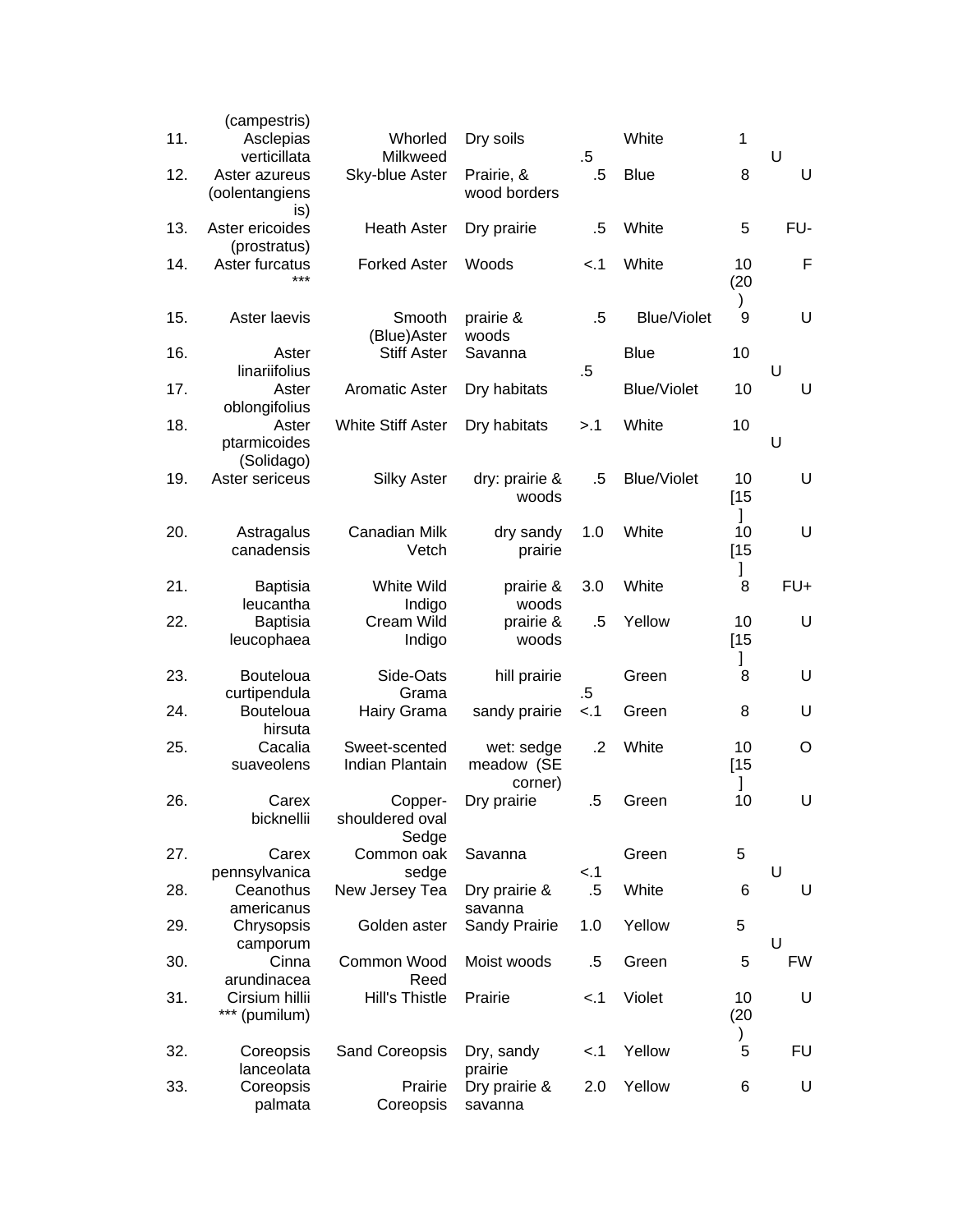| 34. | Coreopsis<br>tripteris                               | <b>Tall Coreopsis</b>                         | Prairie &<br>Savanna                | 2.0      | Yellow             | 5               | F         |
|-----|------------------------------------------------------|-----------------------------------------------|-------------------------------------|----------|--------------------|-----------------|-----------|
| 35. | Danthonia<br>spictata                                | Poverty Oat<br>Grass                          | clay pastures                       | < 1      | Green              | 3               | U         |
| 36. | Desmodium<br>canadense                               | Showy Tick<br>Trefoil                         | Prairie                             | .5       | <b>Blue/Violet</b> | 4               | F-        |
| 37. | Diarrhena<br>americana                               | <b>Beak Grass</b>                             | Woods                               | $.5\,$   | Green              | 10              | <b>FU</b> |
| 38. | Dodecatheon<br>meadia                                | <b>Shooting Star</b>                          | Prairie &<br>savanna                | 1.0      | Pink               | 6               | <b>FU</b> |
| 39. | Echinacea<br>pallida                                 | Pale Purple<br>Coneflower                     | Prairie                             | 14.<br>0 | Pink               | 8               | U         |
| 40. | Elymus<br>canadensis                                 | Canada Wild<br>Rye                            | Prairie                             | 5.0      | Green              | 4               | F-        |
| 41. | Elymus<br>villosus                                   | Silky Wild<br>Rye                             | Woods                               | 1.0      | Green              | 5               | <b>FU</b> |
| 42. | Eragrostis<br>spectabilis                            | Purple Love<br>Grass                          | Sandy prairie                       | < 1      | Green              | 3               | U         |
| 43. | Eryngium<br>yuccifolium                              | Rattlesnake<br>Master                         | Prairie                             | 2.0      | White              | 9               | $F+$      |
| 44. | Eupatorium<br>altissimum                             | <b>Tall Boneset</b>                           | Old fields                          | $.5\,$   | White              | 0               | <b>FU</b> |
| 45. | Eupatorium<br>purpureum                              | Purple Joe-Pye<br>Weed                        | Savanna,<br>clearings               | $.5\,$   | Purple             | $\overline{7}$  | U         |
| 46. | Euphorbia<br>corollata                               | Flowering<br>Spurge                           | Prairie &<br>woods                  | 2.0      | White              | $\overline{2}$  | U         |
| 47. | Gentiana<br>purberulenta                             | <b>Prairie Gentian</b>                        | Prairie                             | < 1      | <b>Blue/Violet</b> | 10              | U         |
| 48. | Gnaphalium<br>obtusifolium                           | Sweet<br>Everlasting<br>(Old-Field<br>Balsam) | Sandy, old<br>fields                | .5       | White              | 2               | U         |
| 49. | Helianthemum<br>canadense                            | Common<br>Rockrose<br>(Frostweed)             | Sand prairie                        | $-.1$    | Yellow             | 8               | U         |
| 50. | Helianthus<br>hirsutus                               | Hispid sunflower                              | Prairie &<br>woods                  | 1.0      | Yellow             | 5               | U         |
| 51. | Helianthus<br>occidentalis                           | Western<br>Sunflower;<br>Naked S.             | Dry soil; oak<br>woods              | 2.0      | Yellow             | 10              | FU-       |
| 52. | Heliopsis<br>helianthoides                           | False Sunflower;<br>" Ox-eye "                | Woods and<br>prairie                | 1.0      | Yellow             | 5               | U         |
| 53. | Heuchera<br>richardsonii<br>grayana                  | Rough<br>Heuchera; Alum<br>root               | Prairie                             | 1.0      | Green              | 8               | F-        |
| 54. | Hieracium<br>gronovii                                | Hairy Hawkweed                                | Sandy soils<br>and savanna          | < 1      | Yellow             | 6               | U         |
| 55. | Houstonia<br>(Hedyotis)<br>longifolia<br>(canadense) | Long-Leaved<br><b>Bluets</b>                  | dry prairie,<br>rock shelf<br>edges | < 1      | White              | 10<br>(20)<br>) | U         |
| 56. | Hystrix patula<br>(Elymus<br>hystrix)                | <b>Bottlebrush</b><br>Grass                   | Savanna                             | 2.0      | Green              | 5               | U         |
| 57. | Koeleria<br>cristata                                 | Prairie June<br>Grass                         | Sandy Black<br>Oak savanna          | 1.0      | Green/Tan          | $\overline{7}$  | U         |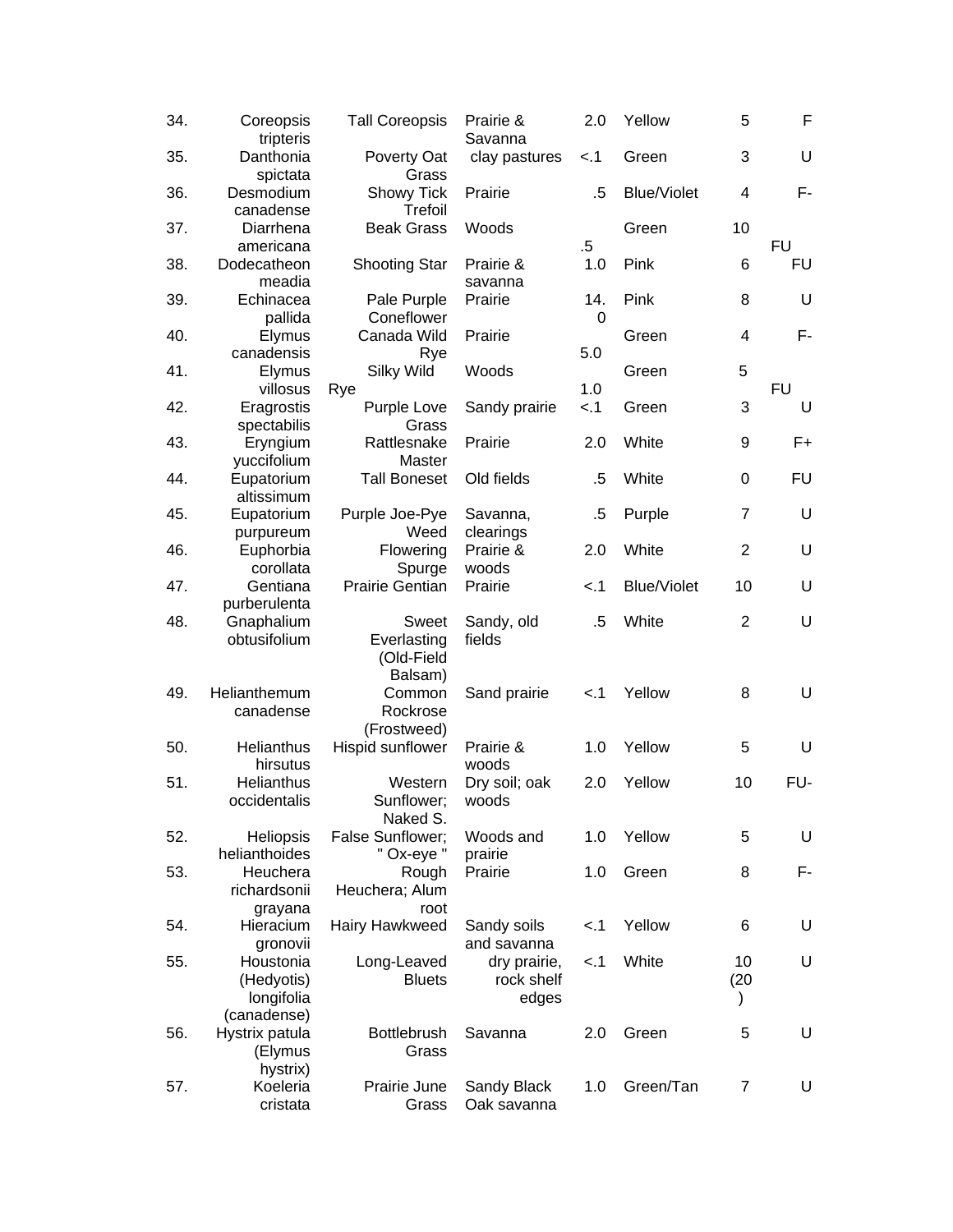| 58. | (macrantha)<br>Krigia biflora              | Two-flowered                                | Prairies and                    | < 1    | Yellow/Oran | 7              | <b>FU</b> |
|-----|--------------------------------------------|---------------------------------------------|---------------------------------|--------|-------------|----------------|-----------|
|     |                                            | Cynthia (False<br>Dandelion)                | savanna                         |        | ge          |                |           |
| 59. | Krigia virginica                           | <b>Dwarf Dandelion</b>                      | Dry sandy<br>soil               | < 1    | Yellow      | 6              | U         |
| 60. | Kuhnia<br>(Brickellia)<br>eupatoroides     | <b>False Boneset</b>                        | Dry woods; &<br>prairies        | 2.0    | White       | 4              | U         |
| 61. | corymbulosa<br>Lespedeza                   | Round-headed                                | Prairie &                       | 5.0    | White       | 4              | <b>FU</b> |
| 62. | capitata --<br>Liatris aspera              | <b>Bush Clover</b><br>Rough Blazing-        | savanna<br>Prairie and          | 5.0    | Violet      | 6              | U         |
|     |                                            | star (Rough<br>Gayfeather)                  | savanna                         |        |             |                |           |
| 63. | Liatris<br>pycnostachya                    | Tall Gayfeather;<br>Prairie Blazing<br>Star | Prairie                         | < 1    | Violet      | 8              | F-        |
| 64. | Linum                                      | <b>Groved Yellow</b>                        | Prairie                         | 1.0    | Yellow      | 8              | U         |
| 65. | sulcatum<br>Lupinus                        | Flax<br><b>Wild Lupine</b>                  | Sandy & (W/                     | 5.0    | <b>Blue</b> | $\overline{7}$ | U         |
|     | perennis                                   |                                             | Quercus<br>velutina)            |        |             |                |           |
| 66. | Monarda<br>fistulosa                       | Wild Bergamot                               | dry prairies &<br>woods         | 5.0    | Violet      | 4              | U         |
| 67. | Monarda<br>punctata                        | <b>Horse Mint</b>                           | aband. sandy<br>fields          | 2.0    | White       | 5              | U         |
| 68. | villicualis<br>Onosmodium<br>hispidissimum | Marbleseed                                  | dolomitic<br>bedrock--          | 2.0    | White       | 9              | U         |
| 69. | Opuntia                                    | <b>Prickly Pear</b>                         | degraded<br>dry                 | $-.1$  | Yellow      | 5              | U         |
|     | humifusa<br>(compressa)                    | Cactus                                      |                                 |        |             |                |           |
| 70. | Oxalis                                     | Violet Wood-                                | knobs &                         | < 1    | Purple      | 9              | U         |
|     | violacea                                   | sorrel                                      |                                 |        |             | [15]<br>1      |           |
| 71. | Panicum<br>oligosanthes                    | Scribner's Panic<br>Grass                   | sandy prairie                   | 1.0    | Green       | 4              | <b>FU</b> |
| 72. | scribneria<br>Parthenium                   | <b>Wild Quinine</b>                         | dry knob; &                     | 5.0    | White       | 8              | U         |
| 73. | integrifolium<br>Penstemon                 | (Feverfew)<br>Foxglove                      | savanna<br>prairie &            | 3.0    | White       | 4              | F-        |
|     | digitalis                                  | Beardtongue                                 | savanna                         |        |             |                |           |
| 74. | Penstemon<br>pallidus                      | Pale Beard<br>Tongue                        | dry calc<br>prairie             | < 1    | White/ Pink | 6              | U         |
| 75. | Petalostemum<br>(Dalea)<br>candidum        | <b>White Prairie</b><br>Clover              | dry prairie &<br>savanna        | $.5\,$ | White       | 9              | U         |
| 76. | Petalostemum<br>(Dalea)                    | <b>Purple Prairie</b><br>Clover             | prairies                        | 3.0    | Purple      | 9              | U         |
| 77. | purpureum<br>Physocarpus<br>opulifolius    | Ninebark                                    | wet prairie,<br>sedge<br>meadow | 3.0    | Pink        | 8              | FW-       |
| 78. | Polygala                                   | <b>Field Milkwort</b>                       | meadows                         | 1.0    | Red         | 6              | FU        |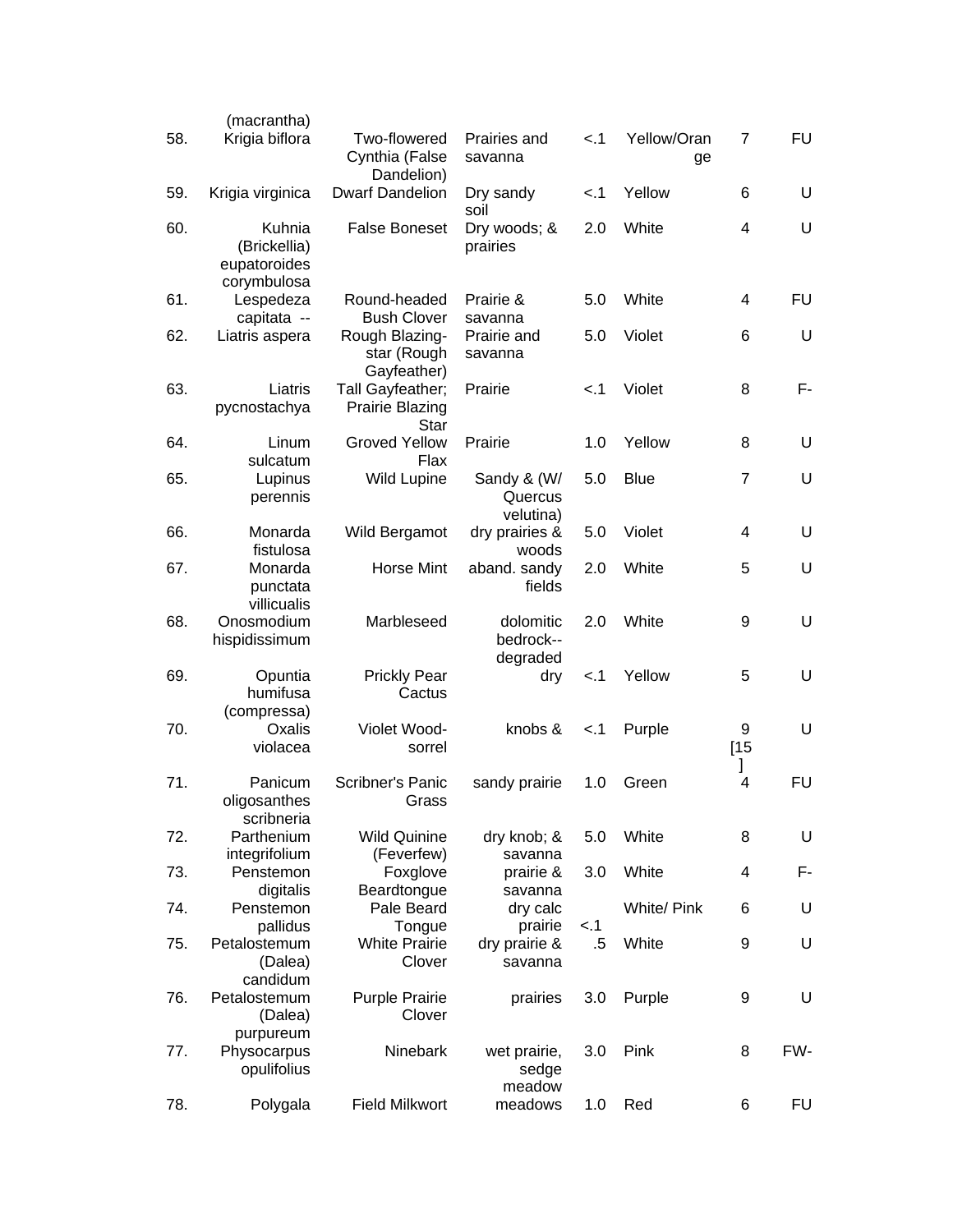| 79.  | sanguinea<br>Potentilla                  | Prairie Cinquefoil                                     | dry prairie                                   | 3.0    | White       | 9              | FU-       |
|------|------------------------------------------|--------------------------------------------------------|-----------------------------------------------|--------|-------------|----------------|-----------|
| 80.  | arguta<br>Pycnanthemu<br>m virginianum   | Mountain mint<br>(Prairie Hyssop)                      | & dry<br>pastures,<br>gravel hill<br>prairies | 3.0    | White       | 5              | $FW+$     |
| 81.  | Ratibida<br>pinnata                      | Yellow<br>Coneflower                                   | & savanna                                     | 1.0    | Yellow      | 4              | U         |
| 82.  | Rosa carolina                            | Pasture Rose                                           | &<br>dry,sandy,roc<br>ky, thin<br>woods       | 5.0    | Pink        | 5              | FU-       |
| 83.  | Rudbeckia<br>hirta                       | Black-eyed<br>Susan                                    | & waste<br>places                             | 5.0    | Yellow      | 1              | <b>FU</b> |
| 84.  | Rudbeckia<br>subtomentosa                | Sweet<br>Blackeyed<br>Susan                            | & edges                                       | 3.0    | Yellow      | 9              | $FU+$     |
| 85.  | Salix humilis                            | <b>Prairie Willow</b>                                  | prairies                                      | 1.0    | Green       | 6              | <b>FW</b> |
| 86.  | Scrophularia<br>lanceolata               | Early figwort                                          | sandy oak<br>woods                            | < 5    | Green       | 5              | F+        |
| 87.  | Silene stellata                          | <b>Starry Campion</b>                                  | Woods                                         | < 1    | White       | 6              | U         |
| 88.  | Silphium<br>integrifolium                | Rosinweed                                              | Prairie &<br>savanna                          | 5.0    | Yellow      | 5              | U         |
| 89.  | Silphium<br>laciniatum                   | Compass plant                                          | Prairie                                       | $-.5$  | Yellow      | 5              | U         |
| 90.  | Sisyrinchium<br>albidum                  | Common Blue-<br>eyed Grass                             | Prairie                                       | $-.5$  | White/Blue  | $\overline{7}$ | <b>FU</b> |
| 91.  | Solidago<br>(Euthamia)<br>graminifolia   | Viscid Bushy<br>Goldenrod                              | sandy prairie                                 | 2.0    | Yellow      | 4              | F         |
| 92.  | Solidago<br>missouriensis<br>fasciculata | Missouri<br>Goldenrod                                  | dry prairie                                   | 1.0    | Yellow      | 7              | U         |
| 93.  | Solidago<br>nemoralis                    | Gray Goldenrod;<br>Oldfield                            | Dry prairie                                   | 2.0    | Yellow      | 4              | U         |
| 94.  | Solidago<br>speciosa                     | Showy<br>Goldenrod                                     | savanna                                       | 4.0    | Yellow      | $\overline{7}$ | U         |
| 95.  | Solidago<br>ulmifolia                    | Elm-lvd<br>Goldenrod                                   | savanna                                       | 2.0    | Yellow      | 5              | U         |
| 96.  | Sorghastrum<br>nutans                    | <b>Indian Grass</b>                                    | & prairie                                     | 1.0    | Grass       | 5              | FU+       |
| 97.  | Sporobolus<br>heterolepis                | <b>Prairie Dropseed</b>                                | prairie                                       | $.5\,$ | Grass       | 10             | FU-       |
| 98.  | Stipa spartea                            | <b>Porcupine Grass</b>                                 | dry prairie                                   | 1.0    | Grass       | 7              | U         |
| 99.  | Talinum                                  | Sand                                                   | sandstone                                     | < 1    | Pink        | 10             | U         |
|      | rugospermum                              | Fameflower                                             | outcrop                                       |        |             | [15]<br>I      |           |
| 100. | Tradescantia<br>ohiensis                 | <b>Ohio Spiderwort</b>                                 | prairie &<br>wood edges                       | 5.0    | <b>Blue</b> | 4              | FU+       |
| 101. | Triosteum<br>perfoliatum                 | <b>Horse Gentian</b><br>(Feverwort)(Tink<br>er's Weed) | woods, &<br>savanna<br>[W]                    | 5.0    | Yellow      | 5              | U         |
| 102. | Verbena<br>stricta                       | Hoary Vervain                                          | dry                                           | 3.0    | <b>Blue</b> | 4              | U         |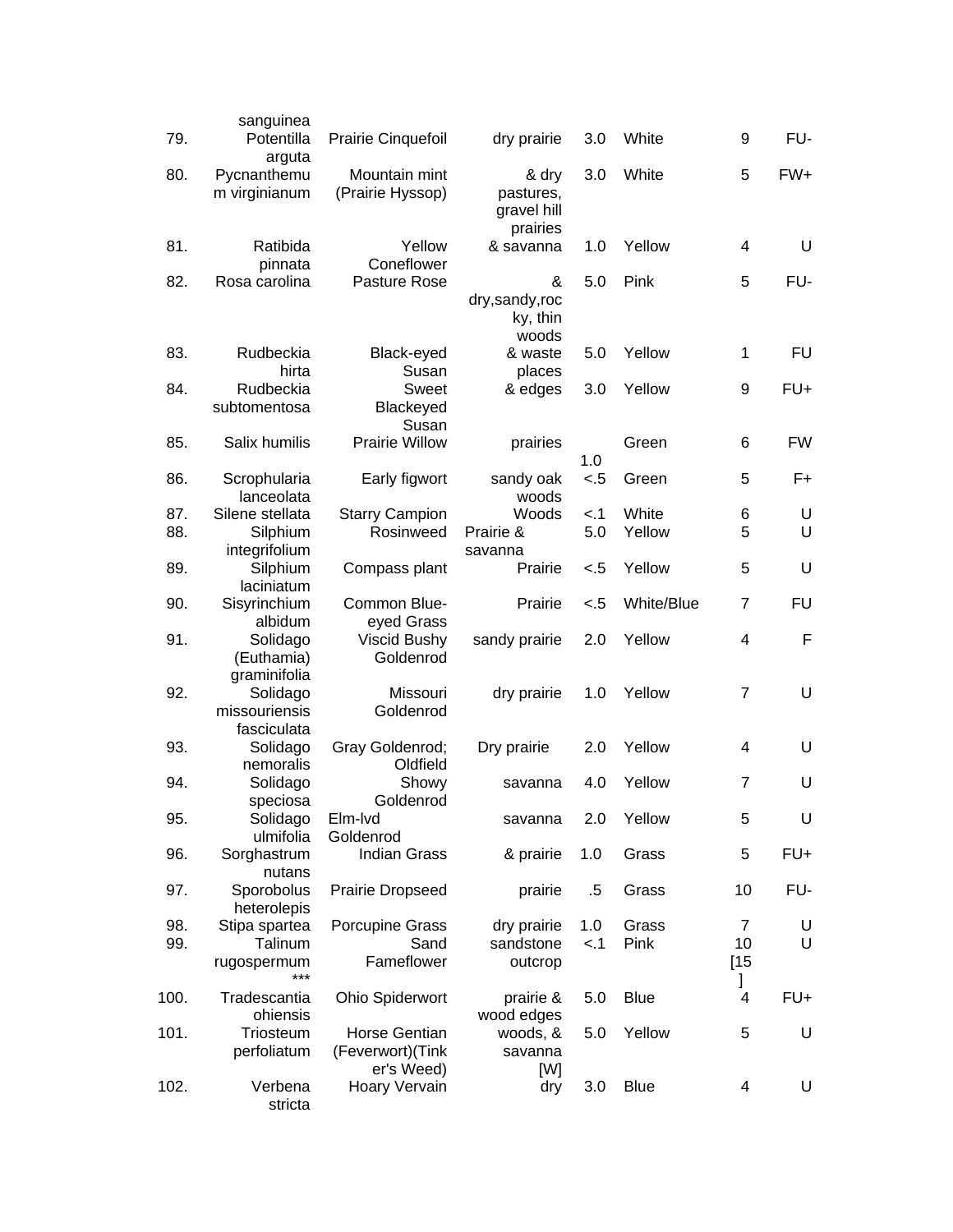| 103. | Vernonia<br>fasciculata             | Common<br>Ironweed      | wet<br>meadows,<br>pastures,<br>prairies | < 5 | Violet | 5          | <b>FW</b> |
|------|-------------------------------------|-------------------------|------------------------------------------|-----|--------|------------|-----------|
| 104. | Veronicastrum<br>virginicum         | Culver's Root           | wet &<br>savanna;<br>moist swale<br>[W]  | 1.0 | White  | 7          | F.        |
| 105. | Viola<br>fimbriatula                | <b>Sand Violet</b>      | & sandy,<br>shallow soil<br>prairie      | < 1 | Violet | 6          | U         |
| 106. | Viola pedata<br>lineariloba         | <b>Birdsfoot Violet</b> | outcrop -<br>N.slope                     | < 1 | Violet | 9          | U         |
| 107. | Wulfenia bullii<br>***<br>(Besseya) | Kittentails             | prairie, clay,<br>gravel                 | 1.0 | Yellow | 10<br>(20) | U         |
| 108  | Zizia aurea                         | Golden<br>Alexanders    | wet<br>meadows                           | 3.0 | Yellow | 7          | F+.       |

### Notes on the 2009 growing season.

The area was monitored at approximately weekly intervals throughout the 2009 growing season.

Many Wild Lupine seedlings were observed. This species was planted over the entire planting and is now seen throughout.

At the northeast corner of the planting a sizable population of Frostweed occurs as an apparent remnant.

Venus Looking Glass, a native annual, is abundant although it was not planted.

Field Milkwort is abundant although only a small amount was planted.

The dominant forb is Black-eyed Susan.

Throughout the planting, Path Rush is abundant.

Common Dewberry is abundant.

The Canada Goldenrod growing along the planting edges could become a serious invader. Many flower heads have been removed to reduce the amount of seed especially where the more desirable natives are established along the eastern edge i.e. Silky Wild Rye.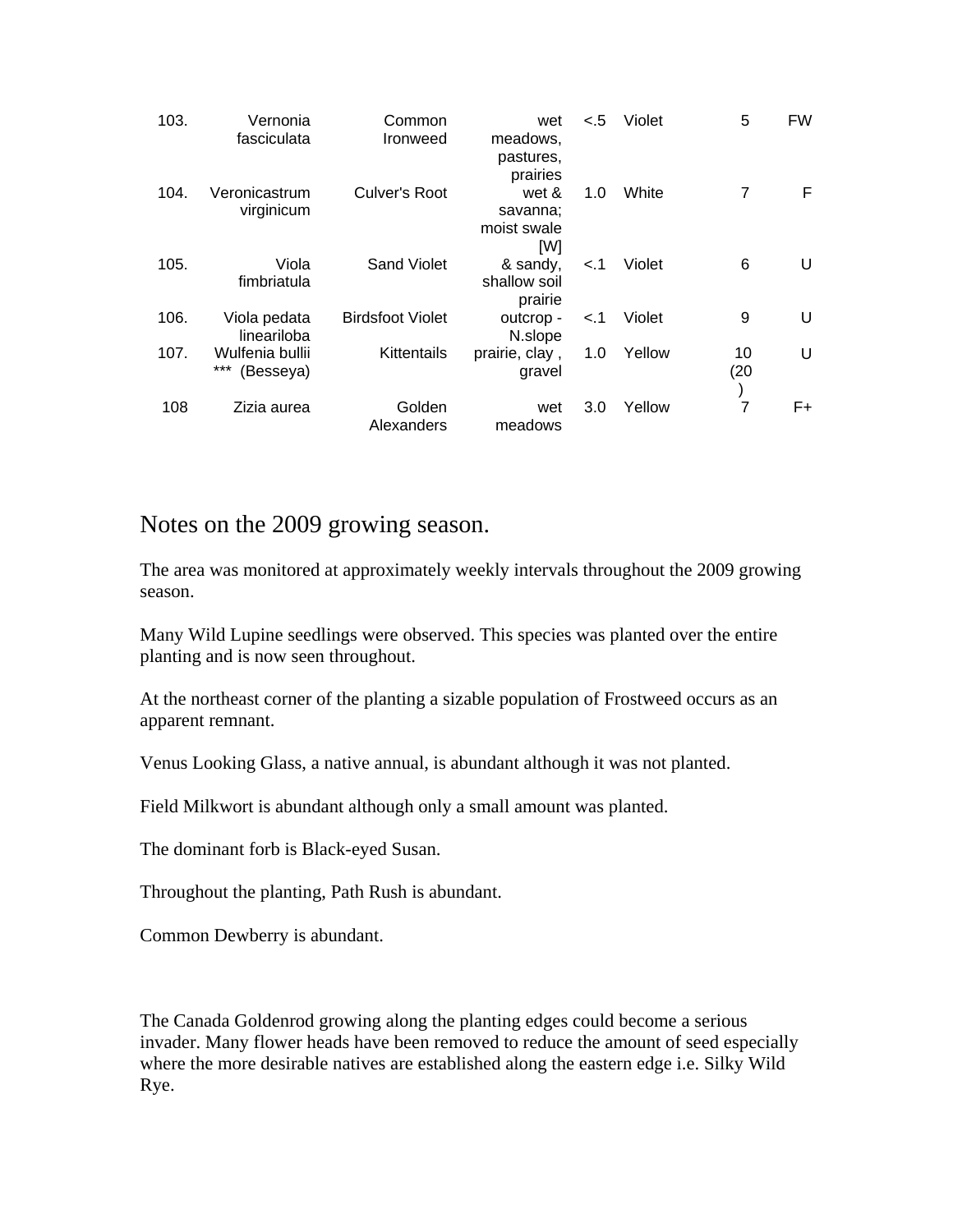Some very desirable natives occur along the edge of the planting i.e.Marbleseed.

The blooming of so many first year plants was very encouraging. Conservative asters, Rough Blazing-star, Naked Sunflower, and even the Wild Lupine bloomed and are setting seed.

Numerous weed sweeps were done concentrating on the removal of Yarrow, Horse nettle and Queen Anne's Lace.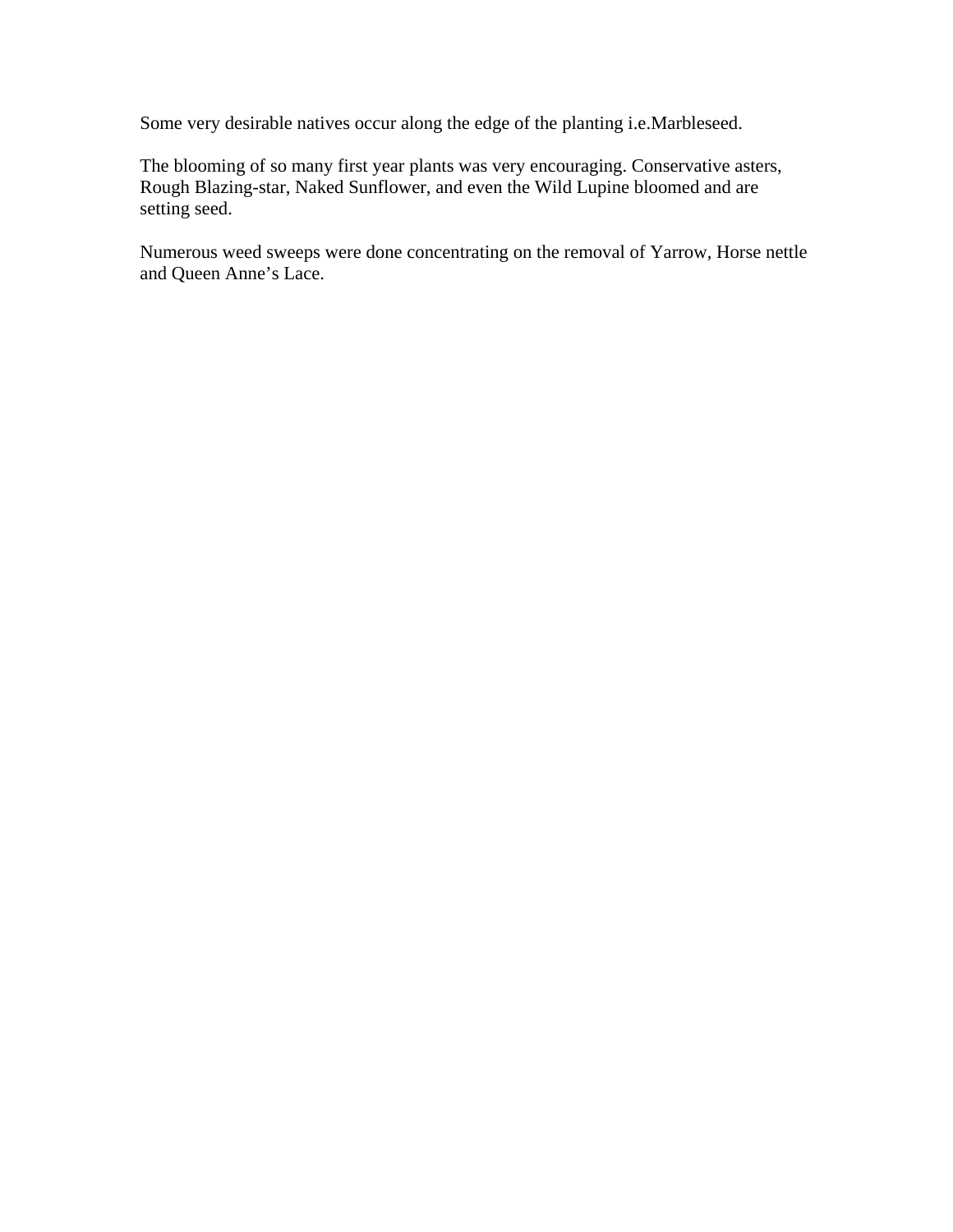Andropogon (Schizachyrium) scoparium Little Bluestem Anemone canadensis and the Meadow Anemone Anemone cylindrica entries and the Thimbleweed Antennaria neglecta Field Cat's Foot Arenaria (Minuartia) stricta Stiff Sandwort Artemisia caudata (campestris) Beach Wormwood Asclepias verticillata Whorled Milkweed Aster azureus (oolentangiensis) Sky-blue Aster Aster ericoides (prostratus) Heath Aster Aster furcatus \*\*\* Forked Aster Aster laevis **Smooth** (Blue)(Silky) Aster Aster linariifolius **Stiff Aster (Flax-Leaved)** Aster oblongifolius **Aromatic Aster** Aster sericeus **Silky Aster** Astragalus canadensis **Canadian Milk Vetch** Baptisia leucantha White Wild Indigo Baptisia leucophaea Cream Wild Indigo Bouteloua curtipendula entry state Side-Oats Grama Bouteloua hirsuta **Hairy Grama** Cacalia suaveolens Sweet-scented Indian PlantaCarex bicknelliiCarex pennsylvanica Common oak sedge Ceanothus americanusChrysopsis camporum Golden aster Cinna arundinaceaCirsium hillii \*\*\* (pumilum) Hill's Thistle Coreopsis lanceolata Sand Coreopsis Coreopsis palmata Prairie Coreopsis Coreopsis tripteris Tall Coreopsis Danthonia spictata **Poverty Oat Grass** Desmodium canadenseDiarrhena americanaDodecatheon meadiaEchinacea pallida **Pale Purple Coneflower** Pale Purple Coneflower Elymus canadensis **Prairie Wild Rye** Eragrostis spectabilis **Example 2018** Purple Love Grass Eryngium yuccifolium **Rattlesnake Master** Rattlesnake Master Eupatorium altissimum **Tall Boneset** Eupatorium purpureum et al. et al. et al. et al. et al. et al. et al. et al. et al. et al. et al. et al. et al Euphorbia corollata **Flowering Spurge** Gentiana purberulenta **Prairie Gentian** Gnaphalium obtusifolium **Sweet Everlasting (Old-Fiel** Sweet Everlasting (Old-Fiel

 Copper-shouldered oval Se d New Jersey Tea Common Wood Reed Showy Tick Trefoil Beak Grass Shooting Star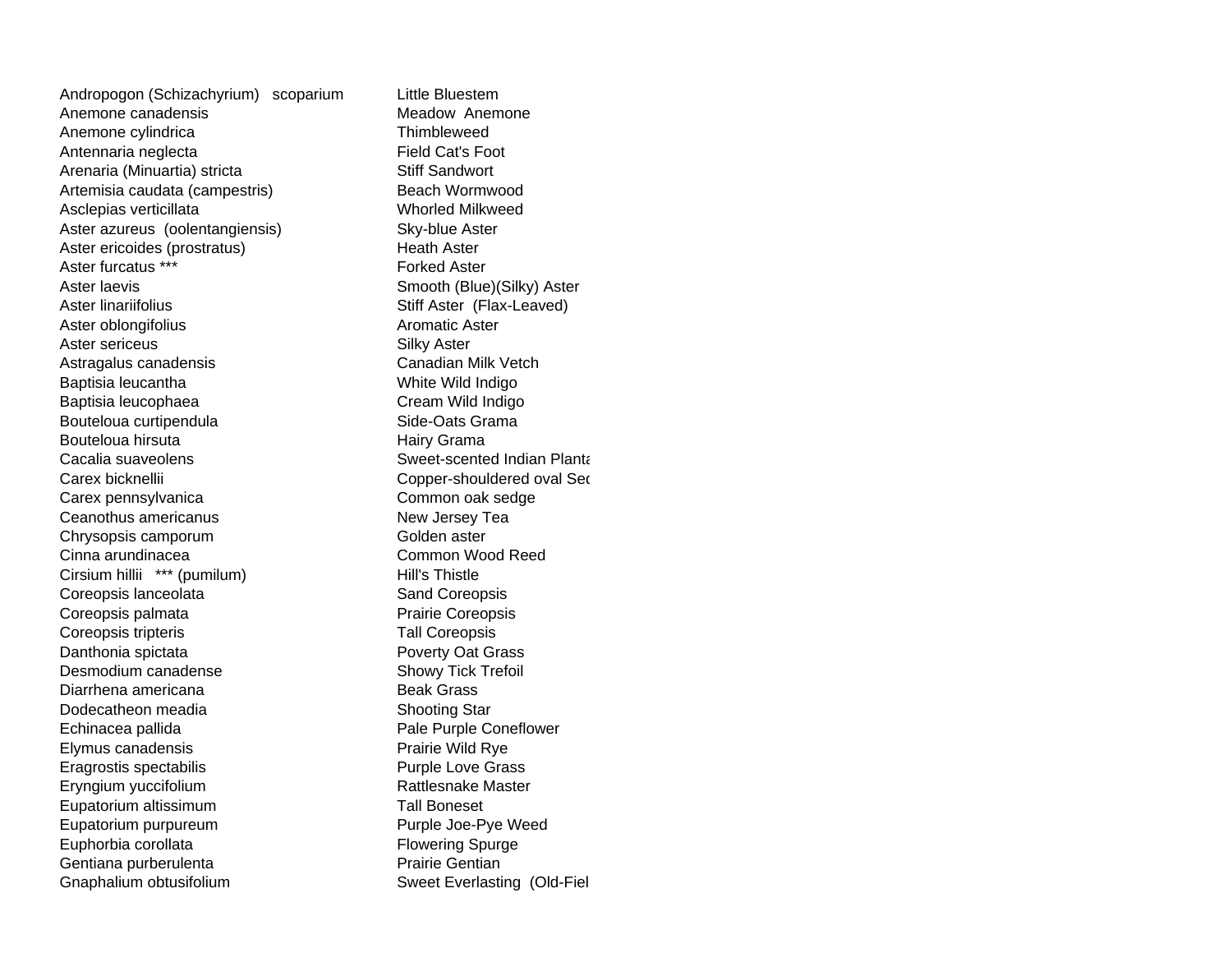Helianthemum canadenseHelianthus hirsutusHelianthus occidentalisHeliopsis helianthoides False Sunflower; " Ox-eye " Heuchera richardsonii grayana Rough Heuchera; Alum root Hieracium gronovii Hairy Hawkweed Houstonia (Hedyotis) longifolia (canadense) Long-Leaved Bluets Hystrix patula (Elymus hystrix) Bottlebrush Grass Koeleria cristata (macrantha) Prairie June Grass Krigia biflora **Two-flowered Cynthia (False** Krigia virginica **Dwarf Dandelion** Kuhnia (Brickellia) eupatoroides corymbulosa False Boneset Lespedeza capitata -- <br>
Round-headed Bush Clover Liatris aspera **Rough Blazing-star (Rough Glazing-star Rough Glazing-star Cough Glazing-Star Cough Glazing-Star Cough Glazing-Star Cough Glazing-Star Cough Glazing-Star Cough Glazing-Star Cough Glazing-Star Cough Glazing-S** Liatris pycnostachya Tall Gayfeather; Prairie Blaz Linum sulcatumLupinus perennis Wild Lupine Monarda fistulosaMonarda punctata villicualis extendio extendio Horse Mint Onosmodium hispidissimum Marbleseed Opuntia humifusa (compressa) Prickly Pear Cactus Oxalis violaceaPanicum oligosanthes scribneria Scribner's Panic Grass Parthenium integrifolium Wild Quinine (Feverfew) Penstemon digitalis Foxglove Beardtongue Penstemon pallidus **Pale Beard Tongue** Petalostemum (Dalea) candidum White Prairie Clover Petalostemum (Dalea) purpureum Purple Prairie Clover Physocarpus opulifolius Ninebark Polygala sanguinea **Field Milkwort** Potentilla arguta **Prairie Cinquefoil** Pycnanthemum virginianum mundum Mountain mint (Prairie Hyss Ratibida pinnata **Xellow Coneflower Properties** Rosa carolina **Pasture Rose** Rudbeckia hirta **Black-eyed Susan** Rudbeckia subtomentosa Sweet Blackeyed Susan Salix humilis **Salix humilis** Prairie Willow Scrophularia lanceolata Early figwort Silene stellata Silene stellata Starry Campion Silphium integrifolium **Rosinweed** Rosinweed Silphium laciniatum Compass plant Sisyrinchium albidum Common Blue-eyed Grass

 Common Rockrose (Frostwe Hispid sunflower Western Sunflower: Naked S Groved Yellow Flax Wild Bergamot Violet Wood-sorrel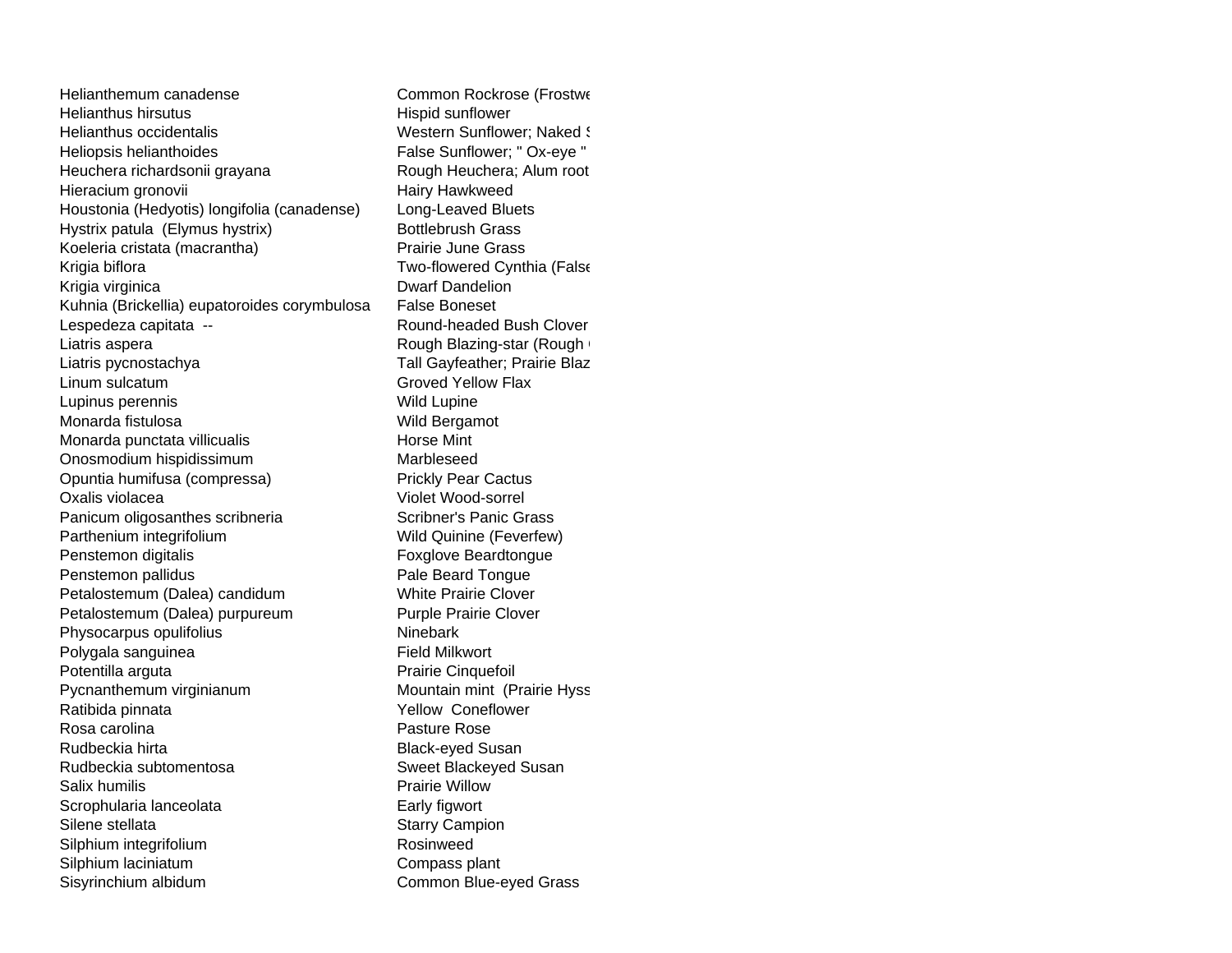Solidago (Euthamia) graminifolia Viscid Bushy Goldenrod Solidago missouriensis fasciculata Missouri Goldenrod Solidago nemoralis Gray Goldenrod; Oldfield Solidago speciosa Showy Goldenrod Solidago ulmifolia Elm-leaved Goldenrod Sorghastrum nutans **Indian Grass** Sporobolus heterolepis **Prairie Dropseed** Stipa spartea **Porcupine Grass** Talinum rugospermum \*\*\* Sand Fameflower Tradescantia ohiensis Ohio Spiderwort Triosteum perfoliatum et al. et al. et al. et al. et al. et al. et al. et al. et al. et al. et al. et al. et a Verbena stricta **Hoary Vervain** Vernonia fasciculata Common IronweedVeronicastrum virginicum Culver's Root Viola fimbriatula **Sand Violet** Sand Violet Viola pedata lineariloba Birdsfoot Violet Wulfenia bullii \*\*\* (Besseya) Kittentails Zizia aurea **Golden Alexanders** 

Abutilon theophrasti **Velvetleaf** Acalypha virginica rhomboidea Three-seeded Mercury Acer negundo Box Elder Acer nigrum and the state of the Black Maple Acer saccharinum and the Silver Maple Achillea millefolium **Yarrow** Acorus calamus (americanus) Sweet Flag Actaea rubra **Red Baneberry** Red Baneberry Adiantium pedatum **Maidenhair Fern** Agalinis (Gerardia) purpurea Purple (Pink) Gerardia Agalinis (Gerardia) tenuifolia Slender False Foxglove Agastache nepetoides **Yellow Giant Hyssop** Agoseris cuspidata\*\* (Nothocalais)) Prairie Dandelion Agrimonia gryposepala Tall (?) Agrimony Agrimonia parviflora **Swamp Agrimony** Swamp Agrimony Agrimonia pubescens Soft Agrimony Agropyron repens **COMPAGE CONTENTS** Quack Grass Agrostis alba **Redtop** Redtop Agrostis hymenalis Tickle Grass Ajuga reptans **Carpet Bugle** Alisma subcordatum (Plantagoaquatica amer.) Common Water Plantain Alliaria petiolata (officinalis) Garlic Mustard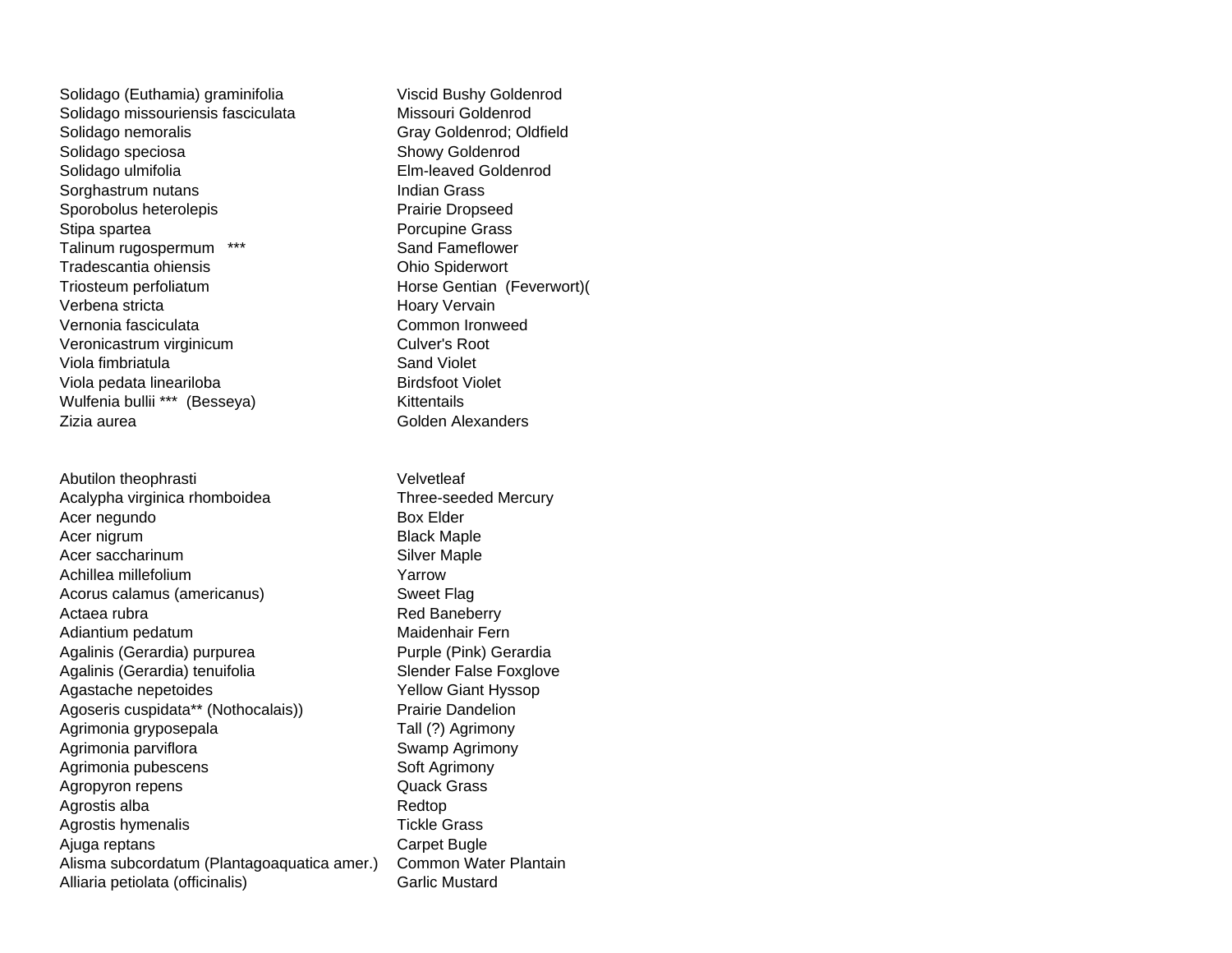Allium canadenseAllium cernuum and a control of the Nodding Wild Onion Allium tricoccum burdicki Burdick's Leek Ambrosia artemesiifolia elatior Common Ragweed Ambrosia psilostaychya coronopifolia Western Ragweed Ambrosia trifida Giant Ragweed Amelanchier arborea Serviceberry Amelanchier humilis Serviceberry Amelanchier leavis **Allegheny Shadblow** Amphicarpa bracteata Hog Peanut Amphicarpa bracteata comosa Lowland Hog Peanut Andropogon gerardii Big Bluestem; Turkeyfoot Anemone caroliniana and a caroline Anemone Anemone patens (Pulsatilla p.) Pasque Flower Anemone quinquefolia Wood Anemone Anemone virginiana Tall Thimbleweed Angelica atropurpurea Alexander's Angelica; Great Antennaria plantaginifolia eta erresuma erresuma Pussy Toes (Everlasting) Apios Americana Ground Nut Apocynum androsaemifolium Spreading Dogbane Apocynum cannabinum (X medium) Dogbane (Indian Hemp) Apocynum sibiricum **Prairie Indian Hemp** Aquilegia canadensis Wild Columbine Arabis canadensis **Sicklepod** Arabis glabra Tower Mustard Arabis laevigata **Smooth Rock Cress** Arabis perstellata shortii and a Toothed Cress Arctium minus **Common Burdock** Arenaria (Moehringia) lateriflora Wood Sandwort Arisaema dracontium Green dragon Arisaema triphyllum (atrorubens) Jack-in-the-Pulpit Aristida purpurascens **Arrow Feather** Aronia (Pyrus) prunifolia (melanocarpa) Black Chokeberry Aronia prunifolia eta aldera eta aldera arte aldera arte aldera arte aldera arte aldera arte aldera arte alder Artemisia ludoviciana gnaphalodes White Sage; Prairie Sage Asclepias amplexicaulis Sand Milkweed Asclepias hirtella **Hairy Green Milkweed** Asclepias incarnata Swamp Milkweed Asclepias lanuginosa \*\* Woolly Milkweed Asclepias purpurascens **Purple Milkweed** Asclepias syriaca **Common Milkweed** Asclepias tuberosa interior **Butterfly Weed** 

Wild Garlic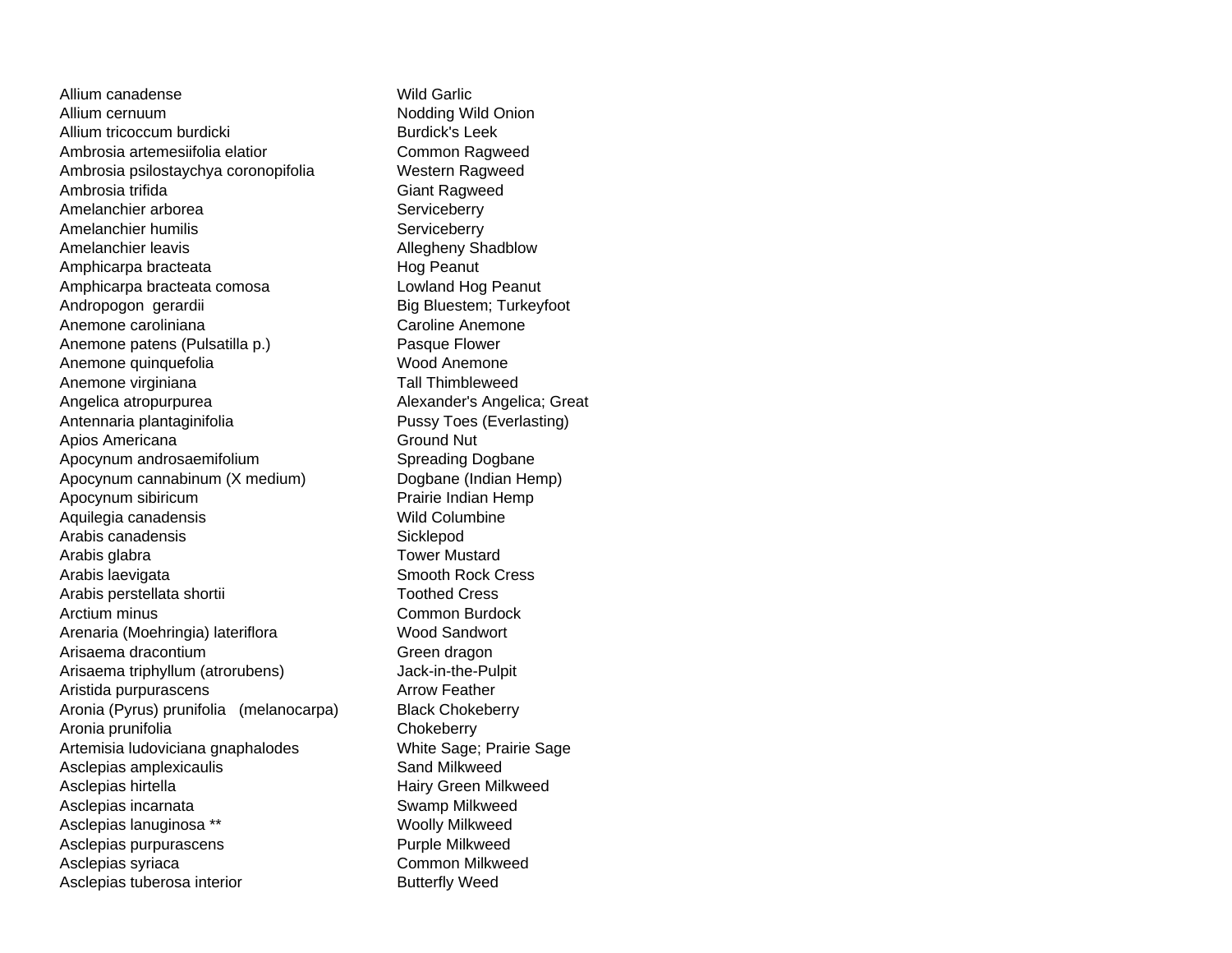Asclepias viridiflora Short Green Milkweed Asparagus officinalis **Asparagus** Asparagus Asplenium platyneuron example and the Ebony Spleenwort Aster lateriflorus **Calico** (Starved) Aster Aster novae-angliae New England Aster Aster ontarionis (missouriensis) **Contario Aster** Aster pilosus **Hairy Aster** Aster praealtus Willow Aster Aster ptarmicoides White Aster (Stiff Aster) Aster puniceus **Swamp (Purple-stemmed)** A Aster puniceus firmus (?) Shining Aster Aster sagittifolius drummondii Drummond's Aster Aster shortii Short's Aster Aster umbellatus **Flat-topped Aster** Athyrium filix-femina michauxii (angustum) Lady Fern Atriplex rosea **Red Orache** Red Orache Aureolaria (Gerardia) grandiflora pulchra Yellow False Foxglove Aureolaria (Gerardia) pedicularia ambigens Clammy False Foxglove Barbarea vulgaris (arcuata) Winter Cress; Yellow Rocket Berberis thunbergii **Access 1986** Japanese Barberry Berteroa incana **Hoary Alyssum** Bidens cernua **Notational Community** Bidens cernua Bidens comosa (tripartia) Swamp Tickseed Bidens frondosa **Beggar's Ticks** Bidens vulgata Tall Beggar's Ticks Boehmeria cylindrica entrante and the False Nettle Boehmeria cylindrica drummon diana Drummond's False Nettle Botrychium dissectum dissectum **Cut-leaved Grape Fern Bron** Botrychium dissectum obliquum Cut-leaved Grape Fern Botrychium oneidense **Oneida Grape Fern** Botrychium virginianum **Rattlesnake Fern** Bromus ciliatusBromus inermusBromus japonicus and the settlement of the state of the Japanese Chess Bromus pubescens Woodland Brome Bromus tectorumBulbostylis capillaris **Hair Sedge** Cacalia atriplicifolia **Pale Indian Plantain** Cacalia plantaginea (tuberosa) **Indian Plantain** Calamagrostis canadensis **Blue Joint Grass** Callirhoe triangulata Clustered Poppy Mallow Caltha palustris **Marsh Marigold** Marsh Marigold

 Fringed Brome Smooth (Hungarian) Brome Downy Brome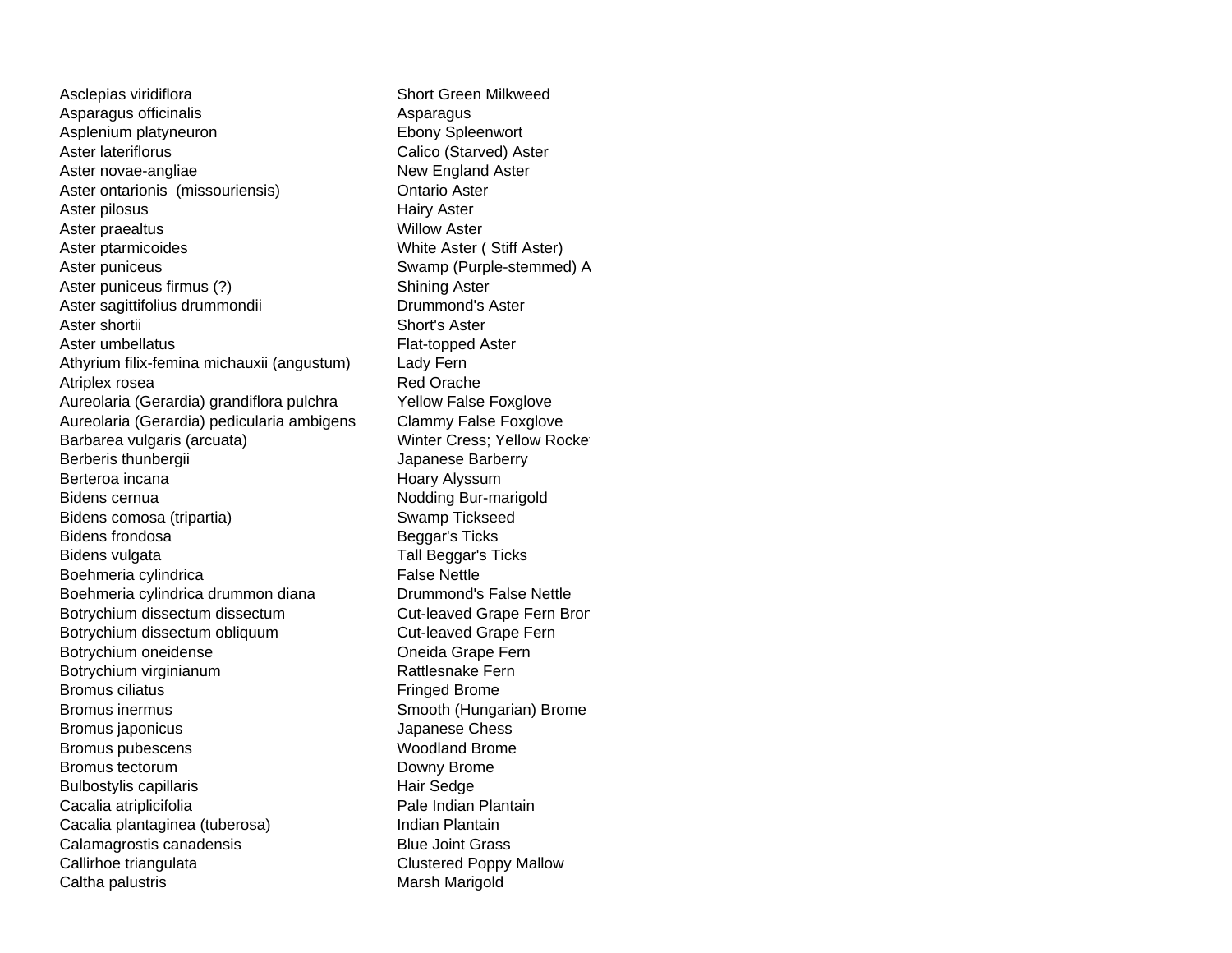Campanula americana Tall Bellflower Campanula aparinoides **Marsh Bellflower** Marsh Bellflower Campsis radicans Trumpet vine Cannabis sativa **Hemp** Capsella bursa-pastoris Shepherd's Purse Cardamine bulbosa Bulbous Cress Cardamine pennsylvanica enter a Pennsylvania Bitter Cress Carduus nutans **Nodding Thistle (Musk Thistle** Carex aggregata Smooth Clustered Sedge Carex annectens xanthocarpa Small Yellow Fox Sedge Carex blandaCarex brevior **Plains Oval Sedge** Carex buxbaumii Dark-scaled Sedge Carex cephaloidea Rough-clustered Sedge Carex cephalophora Woodbank Sedge Carex comosa **Bristly Sedge** Carex cristatella Carex Crested Oval Sedge Carex emoryi **Riverbank** Sedge Carex festucacea **Fescue Oval Sedge** Carex gracilima Graceful Sedge Carex gravida Long-awned Bracted sedge Carex grisea Wood Gray edge Carex haydenii (stricta) Long-scaled Tussock sedge Carex hirtifolia **Carex hirtifolia Hairy Wood Sedge** Carex hystericina "hystricina" Porcupine (Bottlebrush) Sed Carex interior **Prairie Star Sedge** Carex jamesii Grass Sedge Carex lacustris Carex Common Lake Sedge Carex laevivaginata Smooth-sheathed Fox Sedge Carex lupulina Common Hop Sedge Carex molesta **Field Oval Sedge** Carex muhlenbergii Sand bracted sedge Carex muhlenbergii (enervis) Sand Bracted Sedge (Muhle Carex normalisCarex pellita (lanuginosa) Broad-leaved Woolly Sedge Carex pennsylvanica Common Oak (Penn) Sedge Carex praegracilis **Expressway Sedge** Carex richardsonii **Carex richardsonii** Prairie Hummock sedge Carex rosea (C. convoluta) Curly-styled Wood Sedge Carex sartwellii **Carex Sartwellii** Running Marsh Sedge Carex scoparia **Carex** scoparia **Lance-fruited Oval (Broom)** S Carex siccata (foenea) Running Savanna Sedge

 Common wood sedge Spreading Oval sedge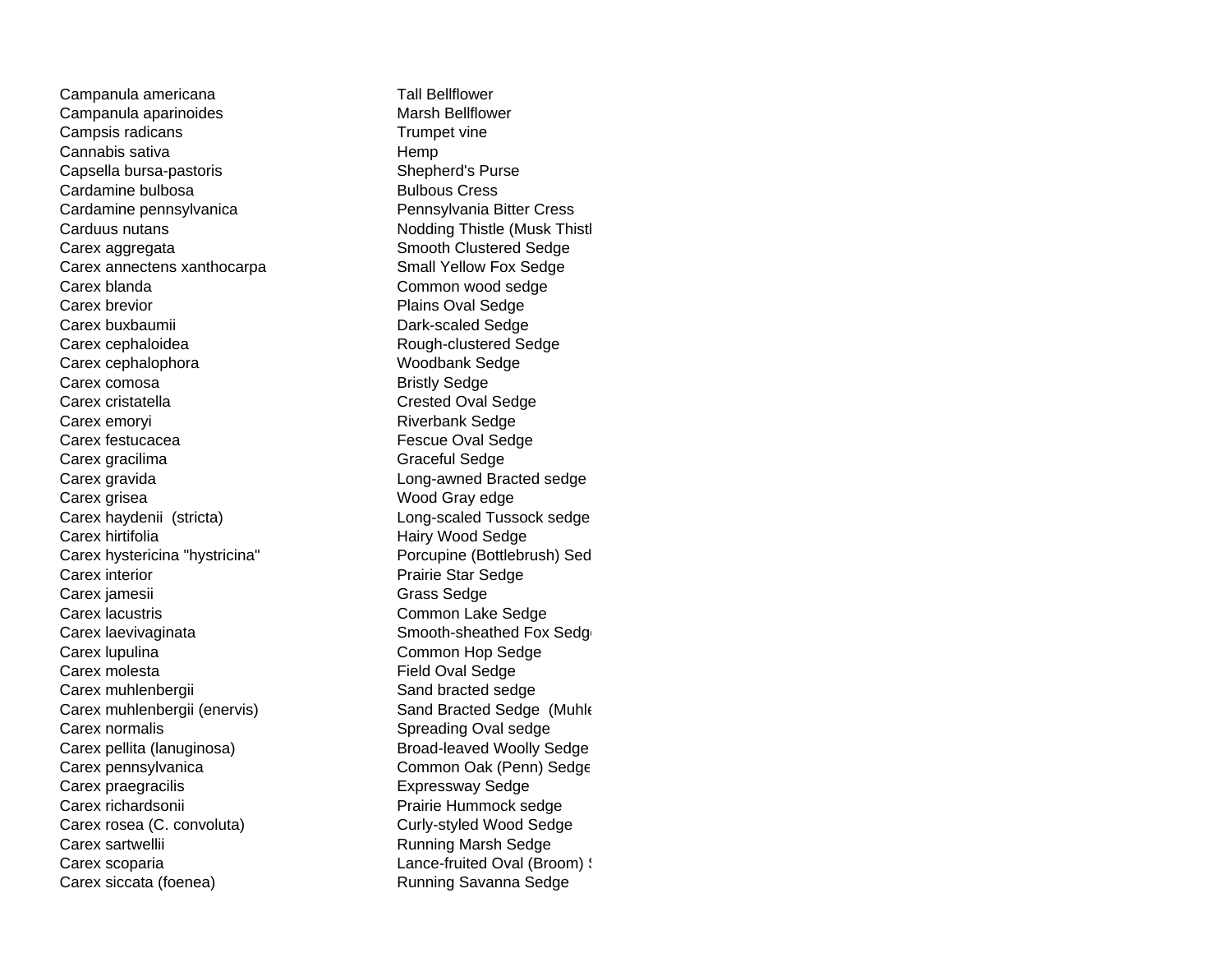Carex spargainoides **Loose-headed Bracted Sedge** Carex stipata Common Fox Sedge Carex stricta **Tussock Sedge** Carex suberecta Wedge-fruited Oval Sedge Carex tenera **Narrow-leaved Oval Sedge** Carex tetanica Common stiff Sedge Carex tribuloides **Awl-fruited Oval Sedge** Carex trichocarpa **Exercise Sedge** Hairyfruited Lake Sedge Carex umbellata Early Oak Sedge Carex vulpinoidea **Brown Fox Sedge** Carpinus caroliniana **Blue Beech** (Am. Hornbeam Carya cordiformis **Bitternut Hickory** Carya ovata **Shagbark Hickory** Shagbark Hickory Cassia fasciculata **Partridge Pea** Cassia hebecarpa **Wild Senna** Cassia nictitans<br>
Castilleja sessiliflora \*\* The Castille of the Downy Yellow Paint Catalpa Speciosa **Catalpa** Catalpa Caulophyllum thalictroides **Blue Cohosh** Celtis occidentalis extending the Hackberry Cenchrus longispinus Sandbur Centaurea maculosa **Spotted Knapweed** Cephalanthus occidentalus **Buttonbush** Cerastium vulgatum **Mouse-ear Chickweed** Chaerophyllum procumbens Streambank Chervil Chelone glabra and the control of the Turtlehead Chenopodium album (missouriense) White Goosefoot; Lamb's qu Chenopodium standleyanum Woodland Goosefoot Chrysanthemum leucanthemum Ox-eye Daisy Chrysopsis camporum (Heterotheca) Golden Prairie Aster Cichorium intybus Chickory Circaea lutetiana canadensis Enchanter's Nightshade Cirsium arvense Cirsium arvense Cirsium discolor **Pasture Thistle** Cirsium muticum **Swamp Thistle** Cirsium vulgare Bull Thistle Claydonia furcata **Reindeer Lichen** Reindeer Lichen Claydonia squamuls Claytonia virginica **Spring Beauty** Spring Beauty Clematis virginiana Virgin's Bower Comandra umbellata (richardsiana) False Toadflax Conium maculatum **Conium maculatum** Poison Hemlock

Downy Yellow Painted Cup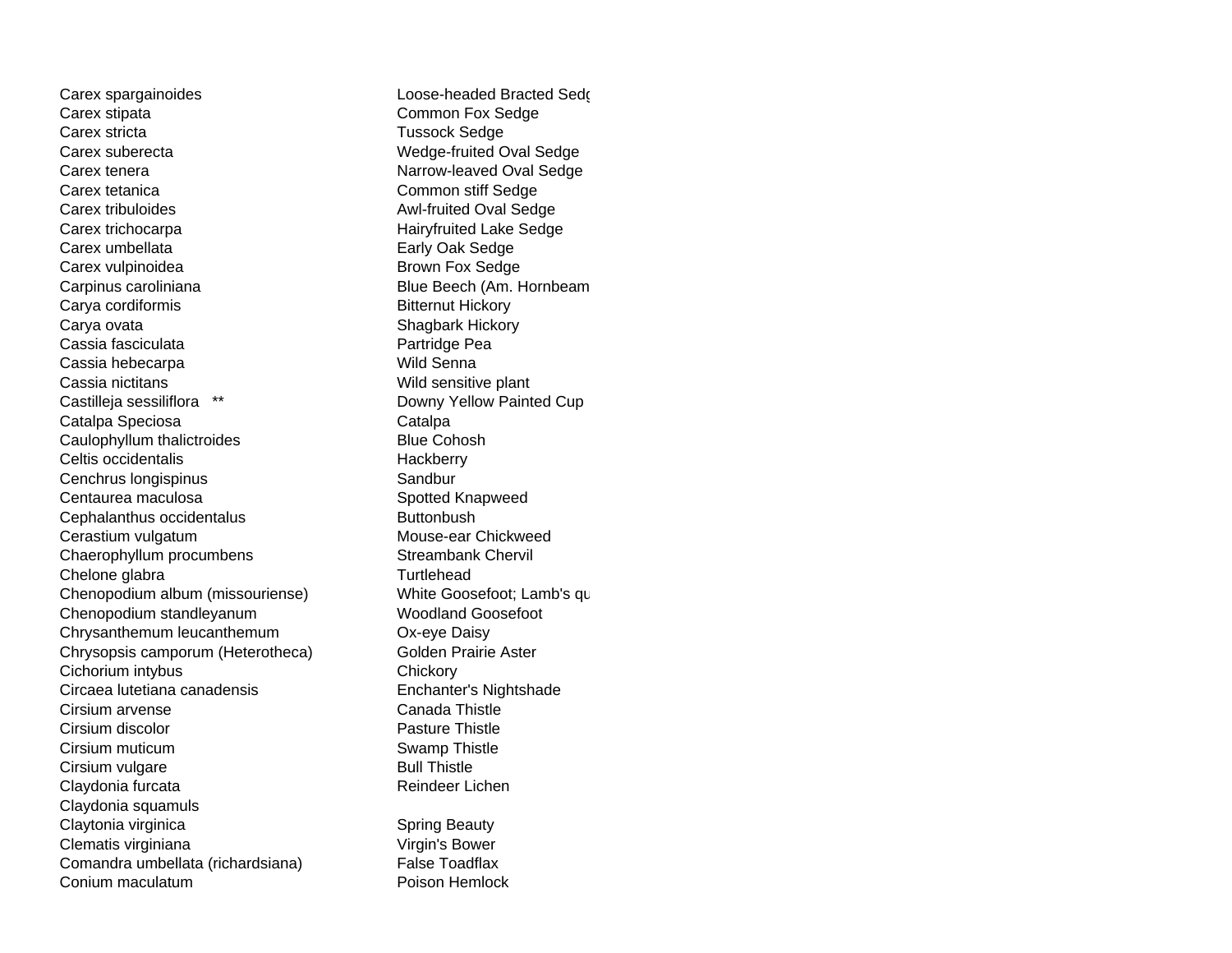Convolvulus (Calystegia) sepium Hedge Bindweed Convulvulus arvensis Field BindweedCornus obliqua **Pale Dogwood** Cornus racemosa Gray Dogwood Cornus stolonifera Red-Osier Dogwood Corylus americana **American** American Hazelnut Crataegus coccinea (holmesiana) Scarlet Hawthorn Crataegus crus-galli Crataegus crus-galli Crataegus mollis **Downy Hawthorn** Crataegus pruinosa **Frosted Hawthorn** Crataegus punctata Dotted Hawthorn Cryptotaenia canadensis extending the Honewort Cuscuta campestris **Field Dodder** Cuscuta gronovii Common Dodder Cynoglossum officinale Hound's Tongue Cyperus filiculmis Cyperus filiculmis Cyperus strigosus Long-scaled Nut Sedge Cystopteris fragilis protrusa Fragile Fern Dactylis glomerata **Dactylis Community** Dechard Grass Datura stramonium Jimson Weed Daucus carota Queen Anne's Lace Dentaria laciniata**Toothwort** Desmodium glutinosum **Pointed Tick Trefoil** Desmodium illinoense Ill. Tick Trefoil Desmodium paniculatum **Paniculatum** Panicled Tick Trefoil Dianthus armeria Deptford Pink Dicentra cucullaria Dutchman's Breeches Digitaria ischaemum **Hairy Crab Grass** Draba reptans Notifiants Cress (Grass) Dryopteris cristata ( x bootii) Crested Wood (Shield) Fer Dryopteris intermedia (spinulosa) Florist's Wood Fern Dryopteris spinulosa (carthusiana) Spinulose Wood Fern Dryopteris thelypteris pubescens (Thelypteris pal Marsh Shield Fern Echinacea purpurea **Broad-leaved Purple conefic** Echinochloa crusgalli Barnyard Grass Echinocystis lobata Wild Cucumber Elaegnus angustifolia **Russian Olive** Russian Olive Elaegnus umbellata Autumn Olive Eleocharis elliptica Golden-seeded Spike Rush Eleocharis erythropoda (calva) Red-rooted Spike Rush Eleocharis obtusa (ovata) Blunt spike Rush Eleocharis tenuis verrucosa Slender Spike Rush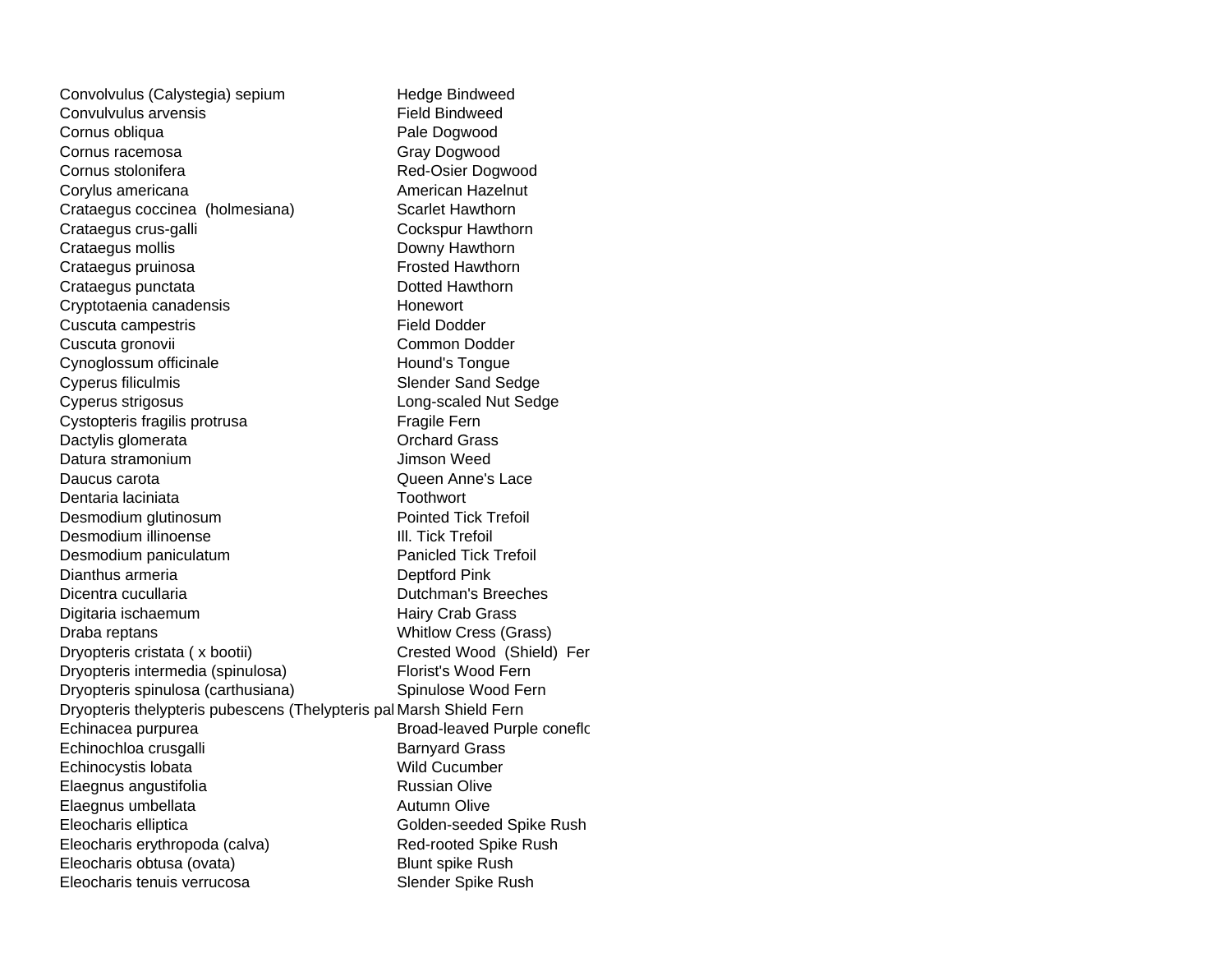| Ellisia nyctelea                                                   | Aunt Lucy                     |
|--------------------------------------------------------------------|-------------------------------|
| Elymus riparius                                                    | <b>Riverbank Wild Rye</b>     |
| Elymus villosus                                                    | Silky Wild Rye                |
| Elymus virginicus                                                  | Va. Wild Rye                  |
| Epilobium coloratum                                                | <b>Cinnamon Willow Herb</b>   |
| Equisetum arvense                                                  | Horsetail                     |
| Equisetum hyemale affine                                           | <b>Tall Scouring Rush</b>     |
| Equisetum laevigatum (hymenale i. / kansanum) Smooth Scouring Rush |                               |
| Eragrostis cilianensis                                             | <b>Stink Grass</b>            |
| Erechtites hieracifolia                                            | Fireweed                      |
| Erigeron (Conyza) canadensis                                       | Horseweed                     |
| Erigeron annuus                                                    | Annual Fleabane               |
| Erigeron philadelphicus                                            | Marsh Fleabane                |
| Erigeron strigosus                                                 | Daisy Fleabane                |
| Eriophorum angustifolium ** (viridi-carinatum)                     | Narrow-leaved (Tall) Cotton   |
| Eupatorium maculatum                                               | Spotted Joe Pye Weed          |
| Eupatorium perfoliatum                                             | <b>Boneset</b>                |
| Eupatorium rugosum                                                 | <b>White Snakeroot</b>        |
| Eupatorium serotinum                                               | Late Boneset                  |
| Festuca elatior (arundinacea)                                      | Tall Fescue                   |
| Festuca obtusa (subverticillata)                                   | <b>Nodding Fescue</b>         |
| Filipendula rubra **                                               | Queen-of-the-Prairie          |
| Floerkea prosperpinacoides                                         | <b>False Mermaid</b>          |
| Fragaria virginiana                                                | <b>Wild Strawberry</b>        |
| Fraxinius pennsylvanica ????                                       | Red Ash                       |
| Fraxinus americana                                                 | White Ash                     |
| Fraxinus pennsylvanica subinterrima                                | Green Ash                     |
| Galium aparine                                                     | Annual Bedstraw, Cleavers     |
| Galium borale                                                      | Northern Bedstraw             |
| Galium circaezans hypomala cum                                     | Hairy Wild Licorice           |
| Galium concinnum                                                   | <b>Shining Bedstraw</b>       |
| Galium obtusum                                                     | Wild Madder                   |
| Galium triflorum                                                   | <b>Sweet-Scented Bedstraw</b> |
| Gaura biennis pitcheri (longiflora)                                | Common Gaura                  |
| Gentiana (alba) flavida                                            | Cream Gentian                 |
| Gentiana (Gentianopsis) crinita                                    | <b>Fringed Gentian</b>        |
| Gentiana andrewsii                                                 | Bottle (or Closed) Gentian    |
| Gentiana saponaria                                                 | Soapwort Gentian              |
| Geranium columbinum                                                | Long-stalked Cranesbill       |
| Geranium maculatum                                                 | Wild Gernaium                 |
| Geranium sibericum                                                 | Siberian Cranesbill           |
| Geum aleppicum strictum                                            | <b>Yellow Avens</b>           |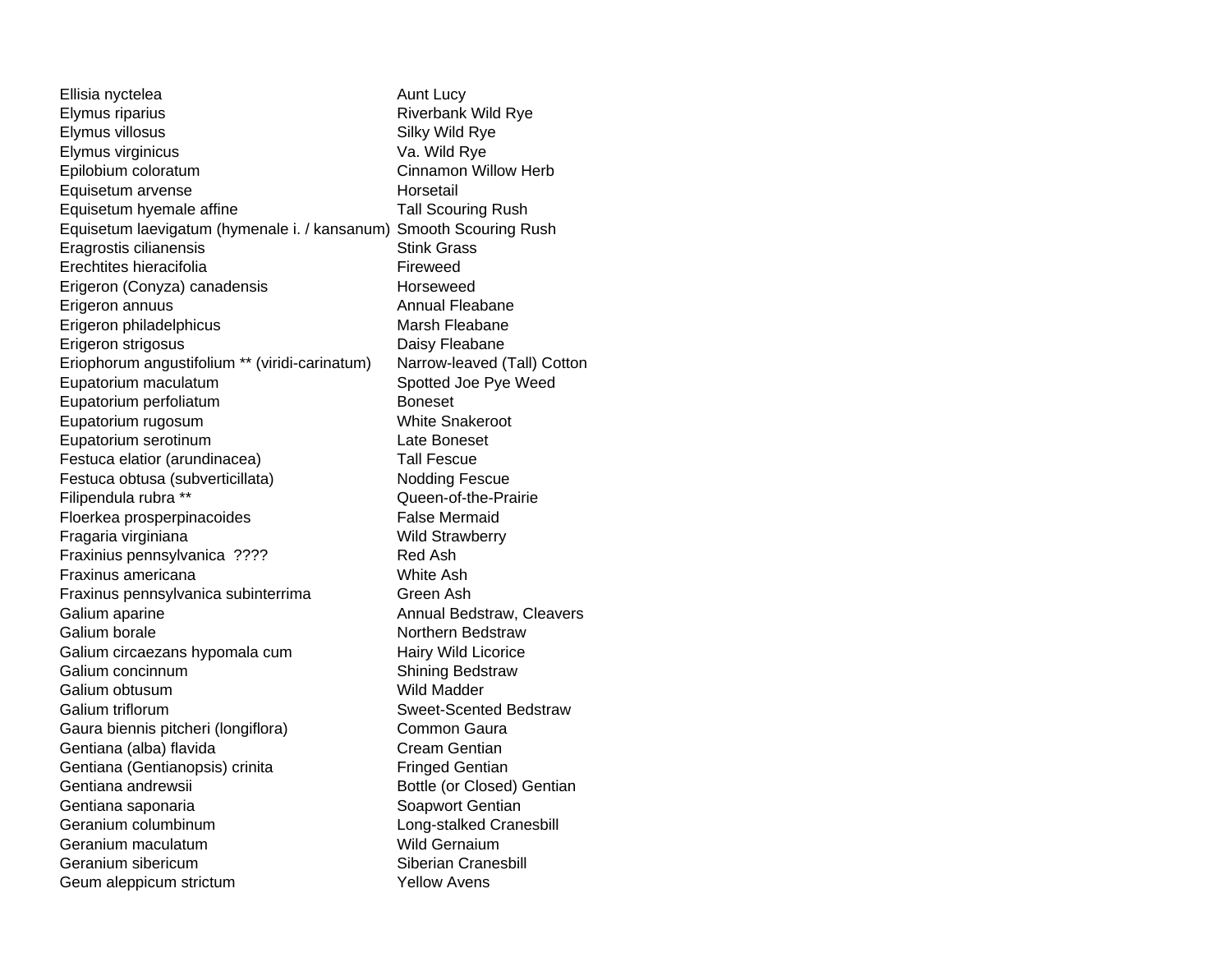| Geum canadense                                              | White Avens; Wood Avens         |
|-------------------------------------------------------------|---------------------------------|
| Geum triflorum                                              | Prairie Smoke (Long-plumed      |
| Glechoma hederacea micrantha                                | Creeping Charlie (Gill-over-t   |
| Gleditsia triacanthos                                       | <b>Honey Locust</b>             |
| Glyceria striata                                            | <b>Fowl Manna Grass</b>         |
| <b>Glycine Max</b>                                          | Soy Bean                        |
| Gratiola neglecta                                           | Clammy Hedge Hyssop             |
| Grindelia squarrosa                                         | Gum Plant (Gumweed)             |
| Habenaria (Platenthera) hyperborea huronensis N. Bog Orchid |                                 |
| Habenaria (Platenthera) lacera                              | Ragged Fringed Orchid           |
| Hackelia virginiana                                         | Stickseed                       |
| Hedoma hispida                                              | Rough Pennyroyal                |
| Helenium autumnale                                          | Sneezeweed                      |
| Helianthus grosseserratus                                   | Sawtooth Sunflower              |
| Helianthus mollis                                           | <b>Hairy Sunflower</b>          |
| Helianthus rigidus (laetiflorus)                            | <b>Prairie Sunflower</b>        |
| <b>Helianthus tuberosus</b>                                 | Jerusalem Artichoke             |
| Hemerocallis fulva                                          | Orange Daylily                  |
| Hepatica acutiloba                                          | Sharp-lobed Hepatica            |
| Hesperis matronalis                                         | Dame's Rocket                   |
| Hibiscus trionum                                            | Flower-of-an-Hour               |
| Hieracium caespitosum (pratense)                            | <b>Field Hawkweed</b>           |
| Hieracium canadense                                         | Canada Hawkweed                 |
| Hieracium longipilum                                        | Long-Bearded Hawkweed           |
| Hieracium scabrum                                           | Rough Hawkweed                  |
| Hierochloe odorata                                          | Sweet or Vanilla Grass          |
| Hordeum jubatum                                             | Squirrel-tail Grass             |
| Houstonia (Hedyotis) nigricans                              | Narrow-leaved Bluets            |
| Humulus lupulus                                             | Common Hop                      |
| Hydrophyllum virginianum                                    | Virginia Waterleaf              |
| Hypericum (Triadenum) virginicum fraseri                    | Marsh St. Johnswort             |
| Hypericum canadense                                         | Canadian St. Johnswort          |
| Hypericum gentianoides                                      | <b>Orange Grass</b>             |
| Hypericum majus                                             | Sand St. Johnswort              |
| Hypericum perforatum                                        | Common St. Johnswort            |
| Hypericum punctatum                                         | Spotted St. Johnswort           |
| Hypericum pyramidatum                                       | Great St. Johnswort             |
| Hypericum spaerocarpum                                      | Round-fruited St. Johnswort     |
| Hypoxis hirsuta                                             | <b>Yellow Star Grass</b>        |
| Impatiens capensis (biflora)                                | Spotted Touch-Me-Not (Jew       |
| Impatiens pallida                                           | Pale Touch-Me-Not (Jewelw       |
| Ipomea hederacea                                            | <b>Ivy-Leaved Morning Glory</b> |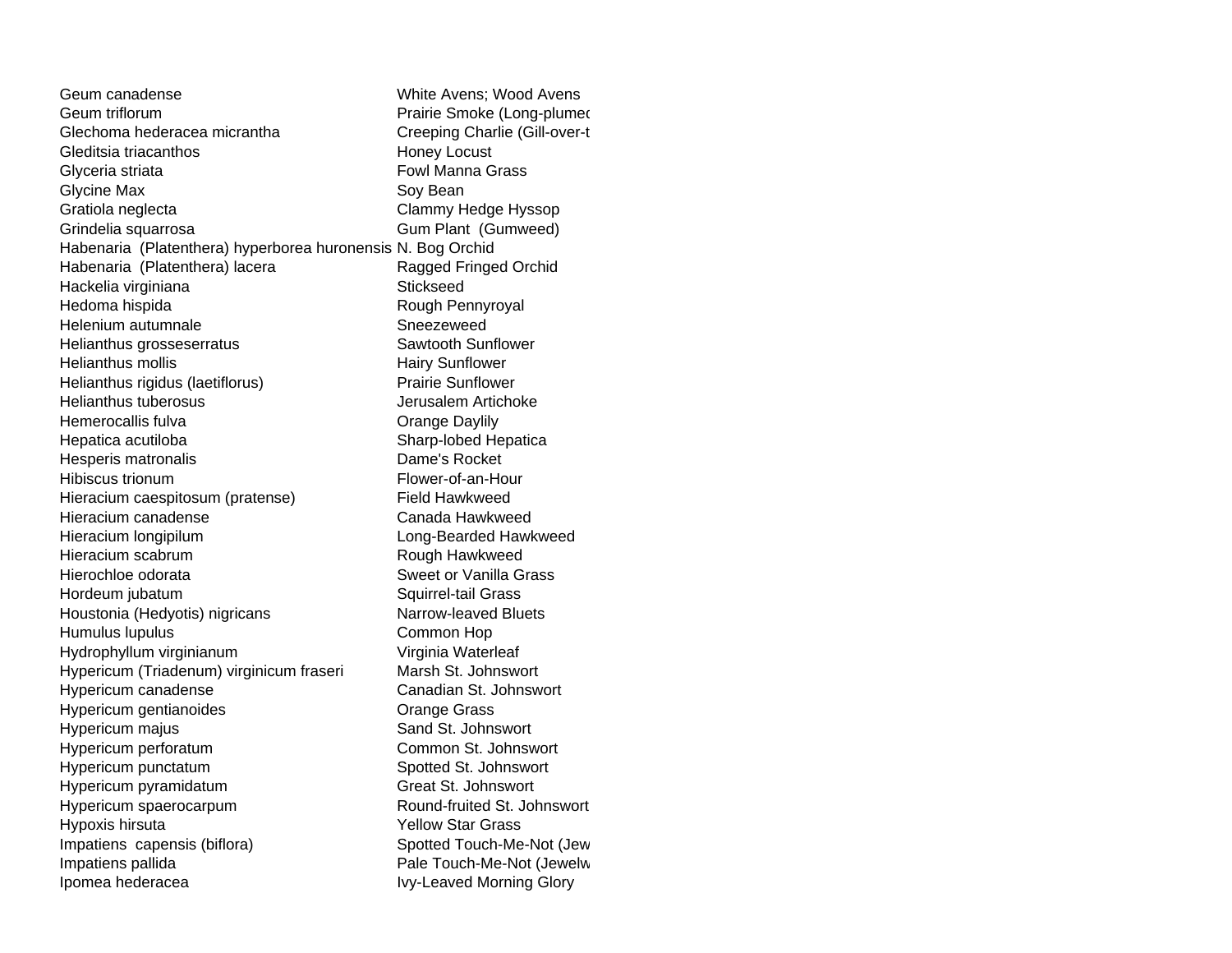| Ipomoea pandurata                     | <b>Wild Sweet Potato</b> |
|---------------------------------------|--------------------------|
| Iris virginica shrevei                | Blue Flag                |
| Isanthus (Trichostema) brachiatus (m) | <b>False Pennyroval</b>  |

### **Jan Grainger seed harvest for Tellabs east cornfield**

Juglans nigra **Black Walnut** Juncus canadensisJuncus dudleyi **Dudley's Rush** Juncus greenei Greene's Rush Juncus interior **Inland Rush** Inland Rush Juncus marginatus **Grass-leaved Rush** Juncus tenuis **Path Rush** Path Rush Juncus torreyi **Torrey's Rush** Juniperus virginiana crebra **Eastern Red Cedar** Lactuca canadensis New York 1980 and Wild Lettuce Lactuca floridana **Blue Lettuce** Blue Lettuce Lactuca serriola (scariola) Prickly Lettuce Laportea canadensis Wood Nettle Lathryus palustris myrtlifolius Marsh Vetchling Lechea stricta **Bushy Pinweed** Lechea tenuifolia Slender-Leaved PinweedLechea villosa (mucronata) eta estabelarra hairy Pinweed Leersia oryzoides **Rice Cut Grass** Lemna miniscula (minuta) Dinky Duckweed Lemna minor Contract Contract Contract Contract Contract Contract Contract Contract Contract Contract Contract Contract Contract Contract Contract Contract Contract Contract Contract Contract Contract Contract Contract Con Leonurus cardiaca Motherwort Leonurus marrubiastrum Lion's TailLepidum virginicum **Common Peppergrass** Lespedeza capitata X leptostachya **HYBRID Bush Clover** Lespedeza leptostachya \*\*\*\* Prairie Bush Clover Leucobryum glucum Liatris cylindracea **Dwarf Blazingstar** Lilium michiganense Turk's Cap lily Lilium philadephicum andinum example and prairie Lily; Wood Lily; West Linaria canadensisLinaria vulgaris **Butter-'n-Eggs** Linum usitatissimumLiparis liliifolia eta erresuma eta alderriko arresta eta alderriko arresta eta alderriko arrantzatu zuten zu Lithospermum canescens Hoary Puccoon Lithospermum incisum **Fringed** (Narrow-leaved) Puckers Lobelia cardinalisLobelia inflata Indian Tobacco

 Canadian Rush Blue Toadflax Common Flax Cardinal Flower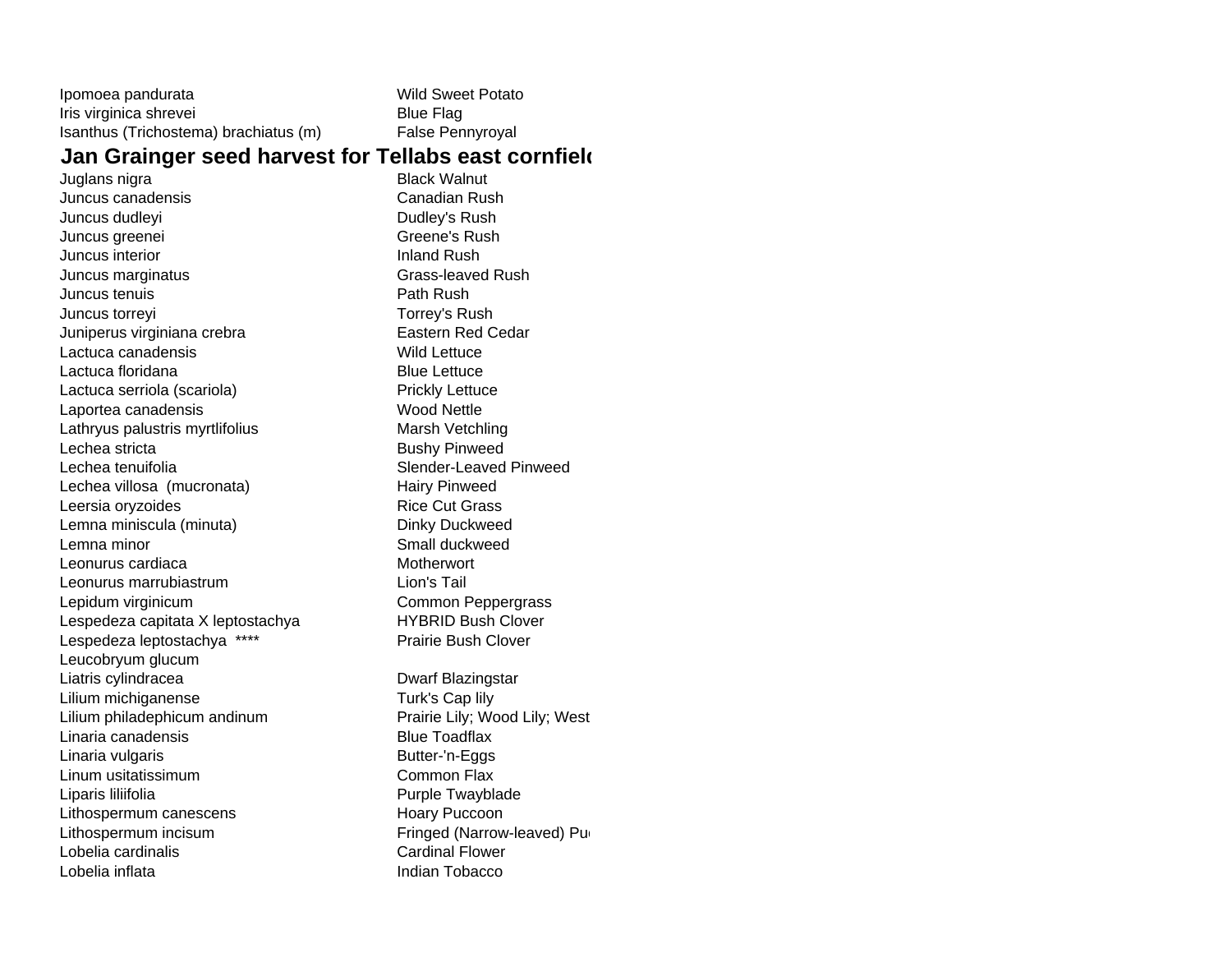Lobelia siphilitica **Great Lobelia** Lobelia spicata **Pale-spike Lobelia** Lolium perenne **Perennial Rye Grass** Lonicera maackii amur Honeysuckle Amur Honeysuckle Lonicera muendeniensis Common Fly Honeysuckle Lonicera prolifera Xellow Honeysuckle Lonicera x bella Showy Fly Honeysuckle Lotus corniculatus **Birdsfoot Trefoil** Ludwigia palustris americana Marsh Purslane Lychnis alba **White Campion** Lycopus americanus Common Water Horehound Lycopus uniflorus Northern Bugle Weed Lysimachia ciliata **Fringed** Loosestrife Lysimachia lanceolata Lance-Leaved Loosestrife Lysimachia quadriflora Narrow-Leaved (Whorled) Losimachia quadriflora Lysimachia thrysiflora Tufted Loosestrife Lythrum alatum Winged Loosestrife Maclura pomifera **Maclura pomifera Maclura pomifera Osage Orange** Malus pumila **Apple** Apple Malus ioensisMalva neglecta **Common Mallow**; Cheeses Medicago lupulina Black Medic Medicago sativa **Alfalfa** Meliotus albaMeliotus officinalisMenispermum canadense Moonseed Mentha arvensis villosaMertensia virginica viene version virginia Bluebells Mimulus glabratus fremontii \*\* <br>
Yellow Monkey Flower Mimulus ringens Monkey Flower Mirabilis nyctaginea (oxybaphus) Four O'Clock Mitella diphylla **Bishop's Cap**; Mitrewort Mnium affineMorus albaMorus rubraMuhlenbergia frondosa Common Satin Grass Muhlenbergia glomerata Marsh Wild Timothy Muhlenbergia mexicana **Leafy Satin Grass** Muscari botryoides Grape Hyacinth

 Iowa Crab White Sweet Clover Yellow Sweet Clover Wild Mint White Mulberry Red Mulberry

#### **Nachusa Grasslands Plant Inventory Updated August 2006** Napaea dioica **Glade Mallow**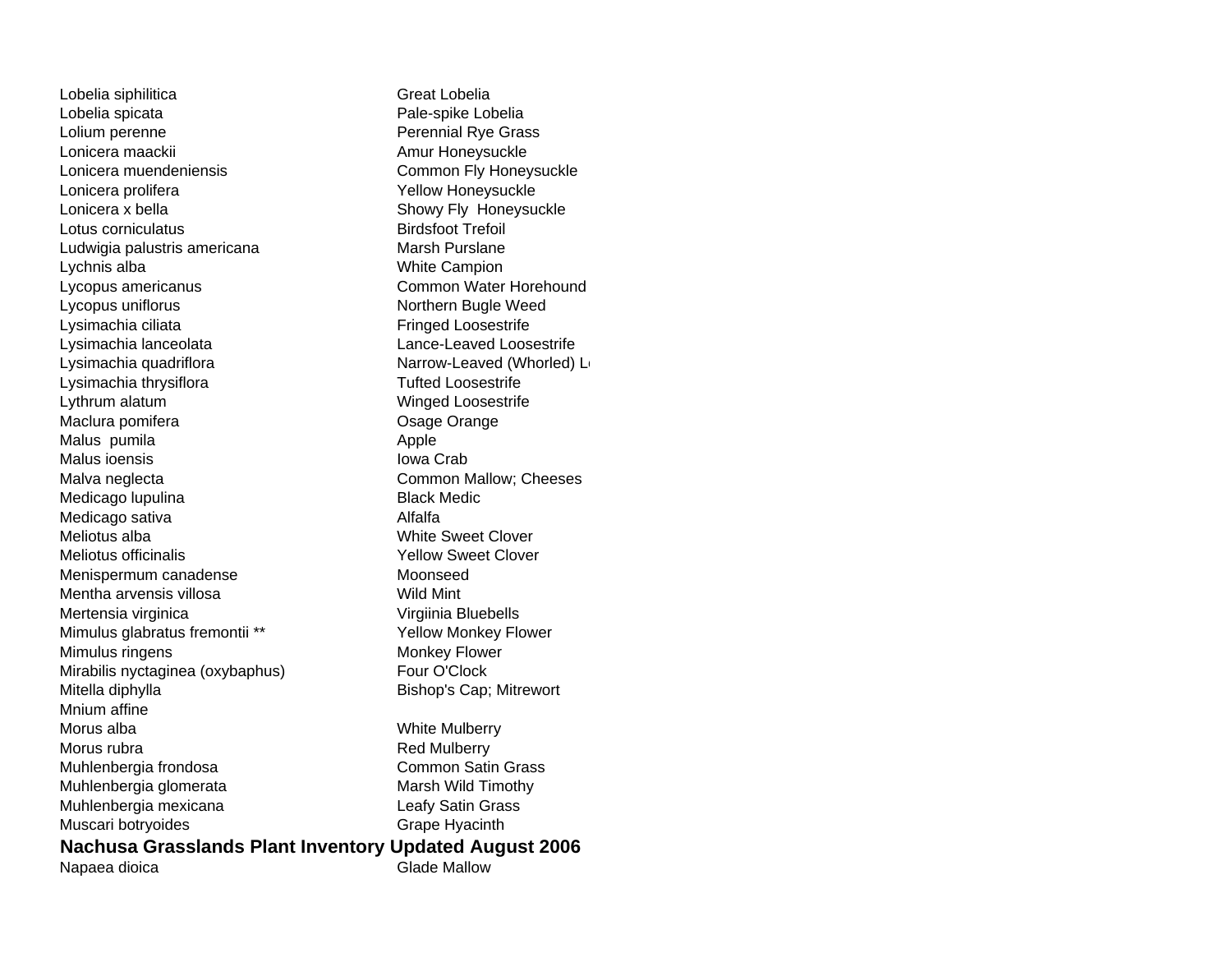Nasturtium officinaleNepeta cataria **Catallel Catnip** Catnip Oenothera biennis canescens Common Evening Primrose Oenothera clelandii (rhombipetala) Sand Evening Primrose Onoclea sensibilis **Sensitive Fern** Sensitive Fern Orchis (Galearis) spectabilis Showy Orchis Ornithogalum umbellatum Star of Bethlehem Osmorhiza claytonii **Hairy Sweet Cicely** Osmorhiza longistylis Smooth Sweet Cicely Osmunda claytoniana **Interrupted Fern** Ostrya virginica **Hop Hornbeam** Oxalis europaea (stricta) Tall Wood Sorrel Oxalis stricta (dillenii) Vellow Wood Sorrel Oxypolis rigidor Cowbane Panicum capillare **Panicum** capillare **Panicum** COLD Old Witch Grass Panicum depauperatum **Starved Panic Grass** Panicum dichotomiflorum Channel Channel Knee Grass Panicum implicatum (languinosa) Old-field Panic Grass Panicum latifolium (boscii ) Braod-leaved Panic Grass Panicum leibergii **Prairie Panic Grass** Panicum lindheimeri Smooth Wolly Panic Grass Panicum perlongum Long-stalked Panic Grass Panicum villosissimum White-Haired Panic GrassPanicum virgatum **Prairie Switch Grass** Parietaria pennsylvanica entrantitivity entrantitivity Parnassia glauca Grass of parnassus Paronychia canadensis Tall Forked Chickweed Parthenocissus quinquefolia Virginia Creeper (American Paspalum ciliatifolium muhlenbergii Hairy Lens Grass Paspalum ciliatifolium stramineum Downy Lens Grass Pastinaca sativa **Wild Parsnip** Pedicularis lancelota Fen (Swamp) Betony; Louse Penstemon grandiflorus \*\* <br>
Large-flowered Beard tongu Penstemon hirsutusPenthorum sedoidesPhalaris arundinaceaPhleum pratense Timothy Phlox divaricataPhlox maculataPhyrma leptostachya Lopseed Physalis heterophylla Clammy Ground cherry Physalis pubescens Hairy Ground Cherry

 Water Cress Hairy Beard tongue Ditch Stonecrop Reed Canary Grass Woodland Phlox (Blue Phlo Sweet William Phlox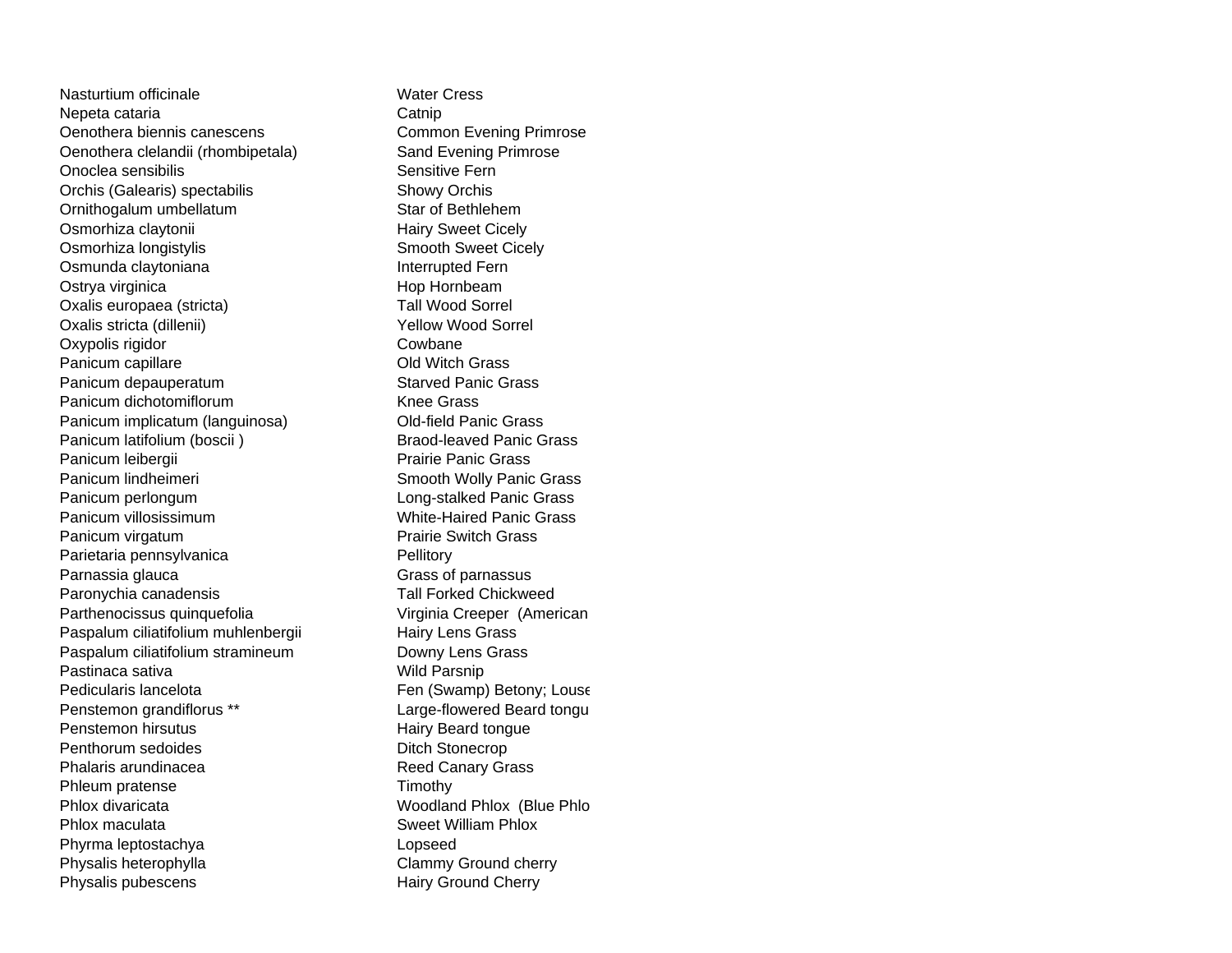Physalis subglabrata Tall Ground Cherry Physalis virginiana (lanceolata) Lance-leaved Ground Cherr Physostegia virginiana arenaria **Channel Prince Channel Plant** Phytolacca americana **Pokeweed** Pilea fontanaPilea pumila **Clearweed** Pinus strobusPlantago aristata **Poor Joe**; Bracted plantain Plantago lanceolata English Plantain Plantago major **Common Plantain** Plantago patagonica (purshii) Woolly Plantain Plantago rugelii **Red-stalked Plantain** Plantago virginica **Dwarf Plantain** Platanus occidentalisPoa compressa Canada Blue Grass Poa palustris **Marsh blue Grass** Poa pratensis **Kentucky Blue Grass** Podophyllum peltatum May Apple Polemonium reptans and a computer of the United States of the United States of the United States of the United Polygala incarnata \*\* Pink Milkwort Polygala polygama obtusata Purple Milkwort Polygala verticillata isocycla Short Whorled Milkwort Polygonatum canaliculatum (commutatum) Smooth Solomon's Seal Polygonum (Tovara) virginianum Woodland Knotweed Polygonum achoreum **Beak-seeded Knotweed** Polygonum arenastrum **Sidewalk Knotweed** Polygonum aviculare **Knotweed** Polygonum buxiforme Boxwood Knotweed Polygonum ceptiosum **Long-bristled** Smartweed Polygonum coccineum Water Heartease Polygonum convolvulus Black Bindweed Polygonum hydropiper Water Pepper Polygonum pennsylvanicum laevigatum Pinkweed Polygonum persicaria **Lady's Thumb** Polygonum sagittatum **Arrowleaf Tear Thumb** Polygonum scandens Climbing False Buckwheat Polygonum tenue Slender Knotweed Polypodium virginianum (vulgare) Polypody Polytaenia nuttallii eta alianeen eta arrantzartea eta arratzen eta arratzen artean eta arratzen eta arratzen a Populus deltiodes **Cottonwood** Populus tremuloides **Contains a Container Container Container** Quaking aspen Potentilla argentea Silvery Cinquefoil

 Bog Clearweed White PineSycamore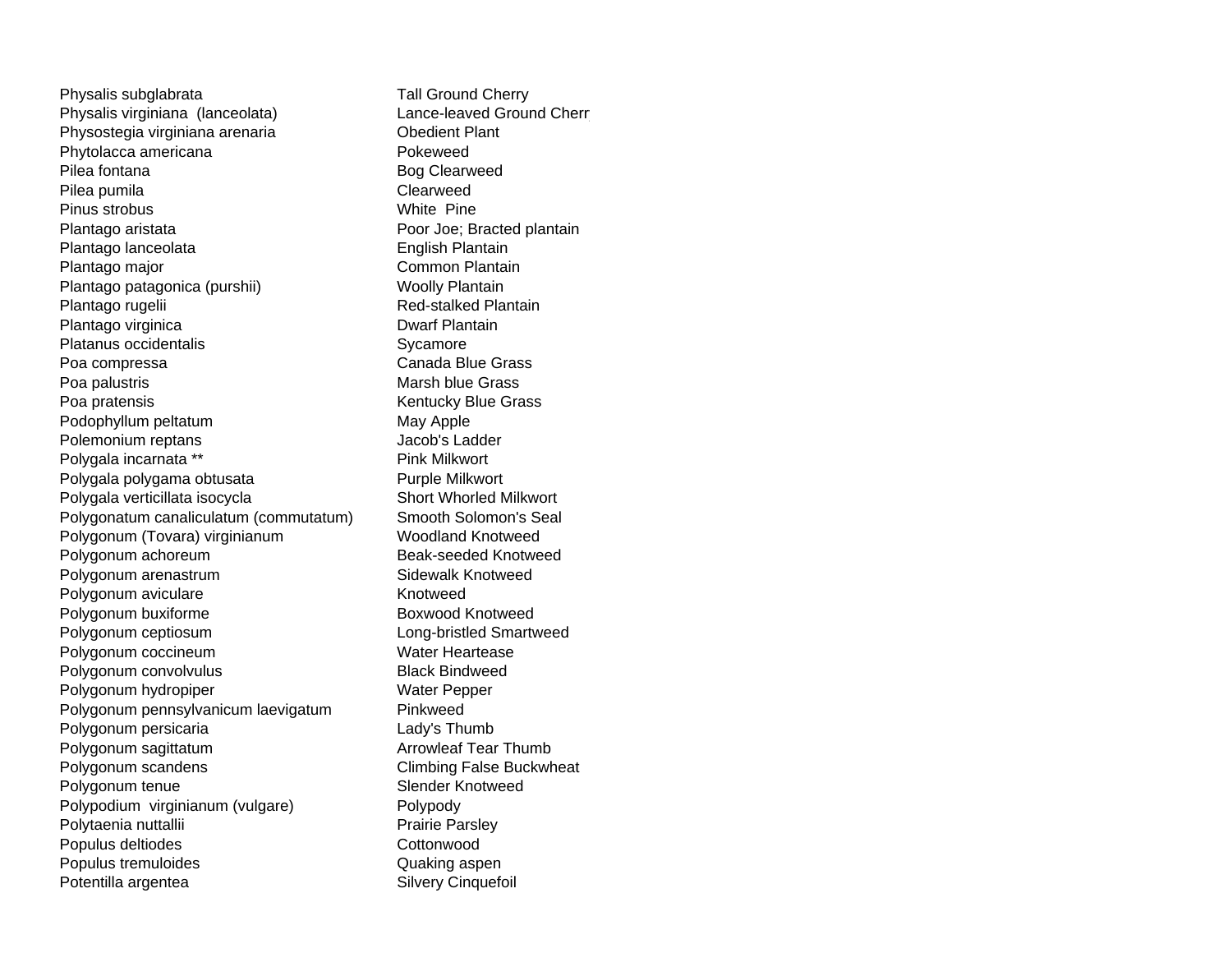Potentilla norvegica Norway Cinquefoil Potentilla recta **Rough-fruited Cinquefoil** Potentilla simplex (canadensis) Common Cinquefoil (incl. D Prenanthes alba White Lettuce, Lion's Foot Prenanthes crepidinea Tall Wh. Lettuce Prunella vulgaris lanceolata (elongata) Heal-all; Self-heal Prunus americana **Wild Plum** Prunus serotina Wild Black Cherry Prunus virginiana Choke Cherry Ptelea trifoliata Wafer Ash, Hop Tree Pteridium aquilinum latiusculum Bracken Fern Pycnanthemum tenuifolium Narrow-leaved Mountain Mir Quercus albaQuercus coccinea (ellipsoidalis) Scarlet Oak Quercus macrocarpa **Bur Oak** Quercus rubraQuercus velutinaRanunculus abortivusRanunculus facicularisRanunculus flabellarisRanunculus recurvatusRanunculus septentrionalis Swamp Buttercup Raphanus raphanistrum Wild Radish Rhamnus catharticaRhus (Toxiodendrcon) radicans Poison ivy Rhus glabra Smooth Sumach Smooth Sumach Smooth Sumach Smooth Sumach Smooth Sumach Sumach Sumach Sumach Sumach Sumach Sumach Sumach Sumach Sumach Sumach Sumach Sumach Sumach Sumach Sumach Sumach Sumach Sumach Sumach Sumach Ribes americanumRibes cynosbati **Prickly Wild Gooseberry** Prickly Wild Gooseberry Ribes missourienseRicciocarpus natens **Acceleration** ------------ Liverwort Robinia pseudoacacia **Black Locust** Black Locust Rorippa palustris fernaldiana ( islandica ) Marsh Cress Rosa blandaRosa multifloraRubus allegheniensis Common Blackberry Rubus ensleniiRubus flagellaris **Dewberry** Rubus idaeus strigosus **Red Raspberry** Red Raspberry Rubus occidentalisRubus pennsylvanicus Vankee Blackberry Rudbeckia trilobaRuellia humilis

 White Oak Red Oak Black Oak Small-flowered Buttercup Early Buttercup Yellow Water Crowfoot Hooked Buttercup Common Buckthorn Wild Black Currant Wild Gooseberry Early wild Rose Multiflora Rose One-flowered Dewberry Black Raspberry Brown-eyed Susan Wild Petunia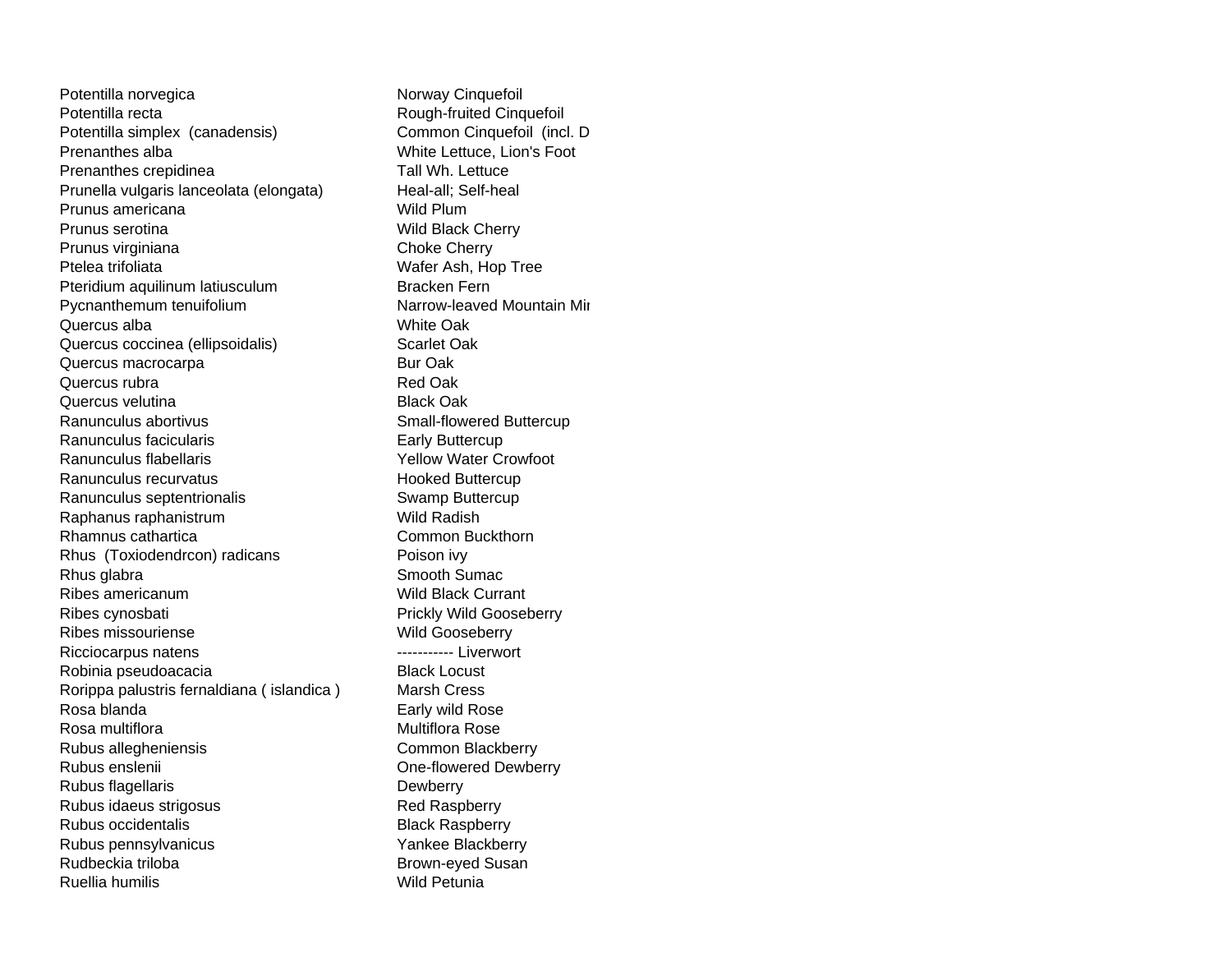Rumex acetosellaRumex altissimusRumex crispus **Curly Dock** Rumex orbiculatusRumex verticillatusSagittaria latifolia **Common Arrowhead** Salix discolorSalix eriocephala Heart-leaved Willow Salix interior (exigua) Sandbar Willow Salix nigra **Black Willow** Salix petiolaris **Petiolaris** Petioled Willow Salix X RubensSambucus canadensisSanguinaria canadensis **Bloodroot** Sanicula canadensisSanicula gregaria Clustered Black Snakeroot Sanicula marilandicaSaponaria officinalis and a set of the Bouncing Bet; Soapwort Saxifraga pennsylvanica Swamp Saxifrage Scirpus atrovirens **Dark Green Rush** Scirpus cyperinus Wool Grass Scirpus fluviatilis **River Bulrush** River Bulrush Scirpus paludosus (maritimus) Maria Bulrush Scirpus validus creber (tabernaemontanii) Great Bulrush Scrophularia marilandica Late Figwort Scutellaria laterifloraScutellaria ovata versicolorScutellaria parvula leonardi Small Skullcap Selaginella rupestris Selaginella rupestris Sand Club moss Senecio pauperculus **Balsam Ragwort** Senecio plattensis **Prairie Ragwort** Setaria faberiSetaria glauca (lutescens) The Setaria Setaria Setaria Setaria Setaria Setaria Setaria Setaria Setaria Setari Setaria viridisSetaria viridis major Giant Green Foxtail Seymeria (Dasistoma) macrophylla Mullein foxglove Sicyos angulatus Bur Cucumber Silene antirrhinaSilene cucubalusSilene niveaSilphium integrifolium deamii Rosinweed Silphium perfoliatum cup-plant

 Field Sorrel (Sheep Sorrel) Pale Dock Great Water dock Swamp Dock Pussy Willow Hybrid Crack Willow **Elderberry**  Canadian Black Snakeroot Black Snakeroot Mad-dog Skullcap Heart-leaved Skullcap Giant Foxtail Green Foxtail Sleepy Catchfly Bladder campion Snowy Campion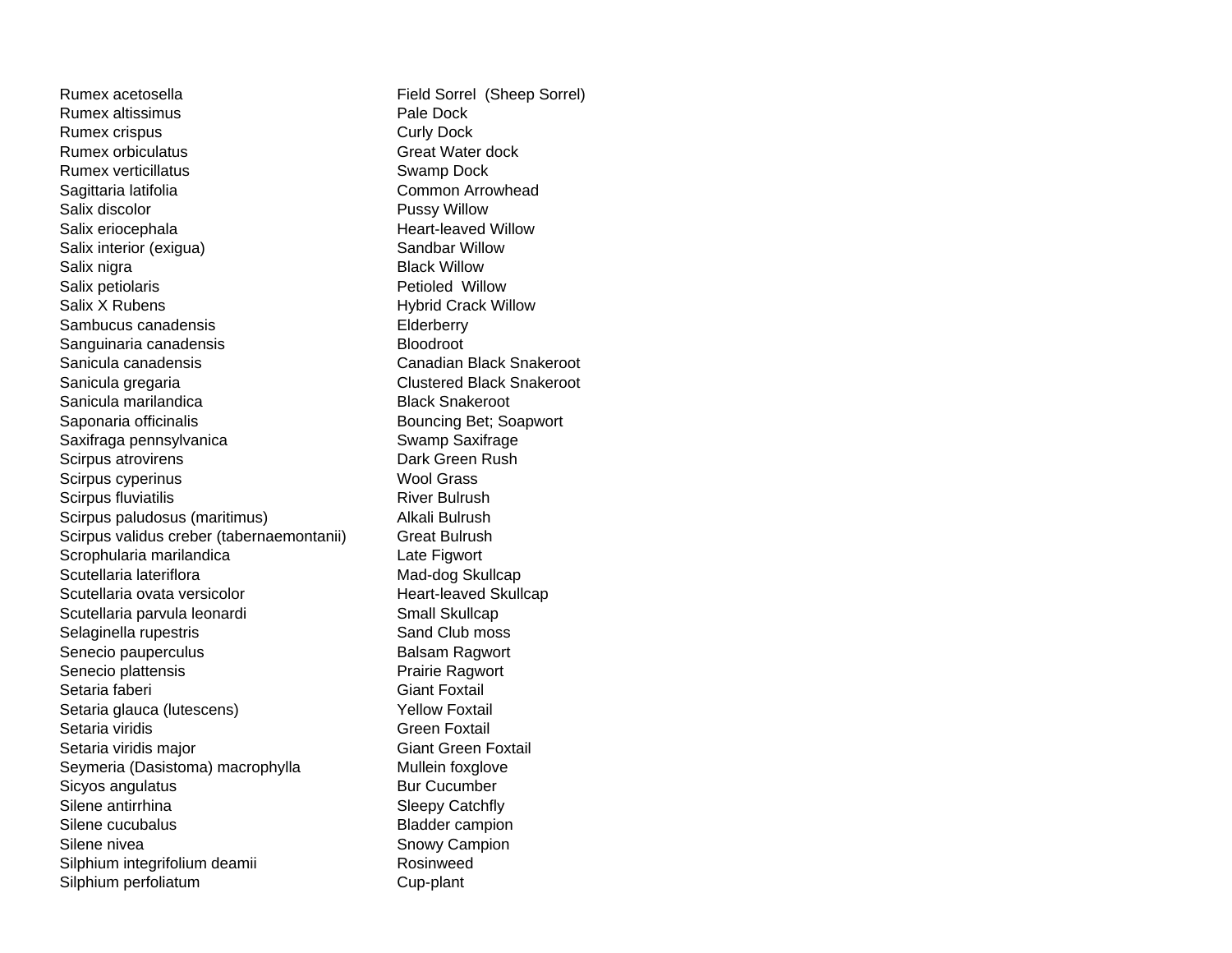Silphium terebinthaceum **Prairie Dock** Sisymbrium altissimum Tumble Mustard Sisymbrium officinale Hedge Mustard Sisyrinchium angustifolium **Narrow-leaved Blue-eyed Gramma** Sium suaveSmilacina racemosa (Maianthemum) Solomon's Plume Smilacina stellata (Maianthemum) Starry False Solomon's Sea Smilax ecirrataSmilax lasioneuraSmilax rotundifoliaSmilax tamnoides hispida Bristly Green Brier Solanum americanum (ptycanthum) Black Nightshade Solanum carolinenseSolanum rostratum (cordnutum) Buffalo bur Solidago (Euthamia) graminifolia nuttallii Grass-leaved Goldenrod Solidago (Euthamia) gymnospermoides Viscid Grass-leaved Goldenr Solidago altissima Tall goldenrod Solidago canadensis Canada Goldenrod Solidago gigantea **Late Goldenrod** Solidago juncea **Early Goldenrod** Solidago ohioensis **Ohio Goldenrod** Solidago patula **Solidago patula** Swamp Goldenrod Solidago riddellii Riddell's goldenrod Solidago rigida **Solidago** rigida **Stiff Goldenrod** Solidago uliginosa Bog Goldenrod Sonchus uliginosus (arvensis glabrascens) Common Sow Thistle Spartina pectinata **Prairie Cord Grass** Specularia (Triodanis) perfoliata Venus' Looking Glass Sphenopholis intermedia (obtusata major) Slender Wedge Grass Spiraea alba Meadowsweet Spiranthes cernua Nodding Ladies Tresses Spiranthes lacera Spiranthes Income Slender Ladies Tresses Sporobolus asper **Rough Dropseed** Sporobolus cryptandrus Sand Dropseed Stachys palustris homotricha Woundwort Stachys tenuifolia Stachys tenuifolia Staphylea trifolia and a state of the Bladdernut Stellaria longifolia **Stellaria** International Stichwort Stellaria media ChickweedStelleria pubera Great Chickweed Symplocarpus foetidus Skunk Cabbage Taraxacum offininale Common Dandelion

 Tall Water Parsnip Upright Carrion flower Common Carrion flower Green Brier; Cat Brier Horse Nettle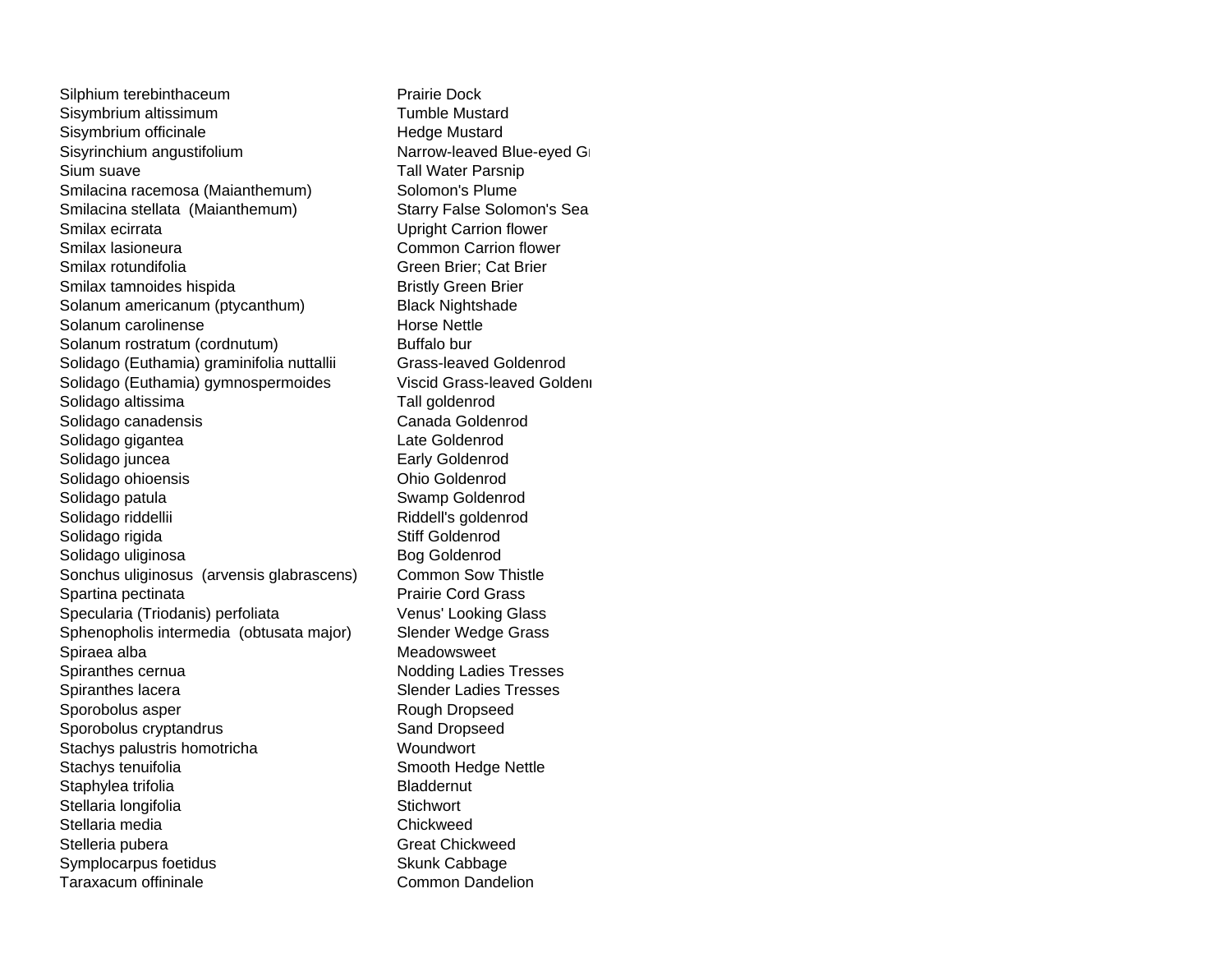Tephrosia virginiana Goat's Rue Teucrium canadense **American Germander (Woo** Teucrium occidentaleThalictrum dasycarpum **Purple Meadow Rue** Thalictrum polygamum Tall Meadow Rue Thlaspi arvense **Penny Cress** Tilia americanaTragopogon dubius Sand Goat's Beard Tragopogon pratensis Common Goat's Beard Trifolium hybridum Alsike Trifolium pratense Red Clover Trifolium repens White Clover Trillium recurvatumTriosteum aurantiacumTriticum aestivumTypha latifolia Cattail (Broad-leaved) Ulmus americanaUlmus rubraUrtica dioicaUrtica procera (chamaedryoides) Tall Nettle Vaccinium angustifolium laevifolium **Early Low Blueberry** Verbascum blattariaVerbascum thapsus Mullein Verbena hastataVerbena urticifoliaVeronica arvensisVeronica comosa (catenata) Water Speedwell Veronica peregrina **Purslane** Speedwell Veronica serpyllifolia Thyme-leaved Speedwell Viburnum lentago Nannyberry Viburnum Viburnum prunifolium **Black Haw** Vicia americanaVicia craccaViola canadensis rugulosa \*\* (corymbosum) Canada Violet Viola cucullata (obliqua) Mooded Violet Viola lanceolataViola nephrophylla Northern bog violet Viola pedatifida **Prairie Violet** Viola pubescens (pennsylvanica) Smooth Yellow violet Viola sagittata Arrow-leaved violet Viola sororia (pratincola) ( papilionacea) Common blue Violet Viola subsinuata (triloba) Lobed Blue Violet

 Gray Germander American Linden Red (Prairie) Trillium Early Horse Gentian (Orang Wheat American Elm Slippery Elm Stinging Nettle Moth Mullein Blue Vervain Hairy White Vervain Corn Speedwell American or Purple Vetch Cow Vetch Lance-leaved Violet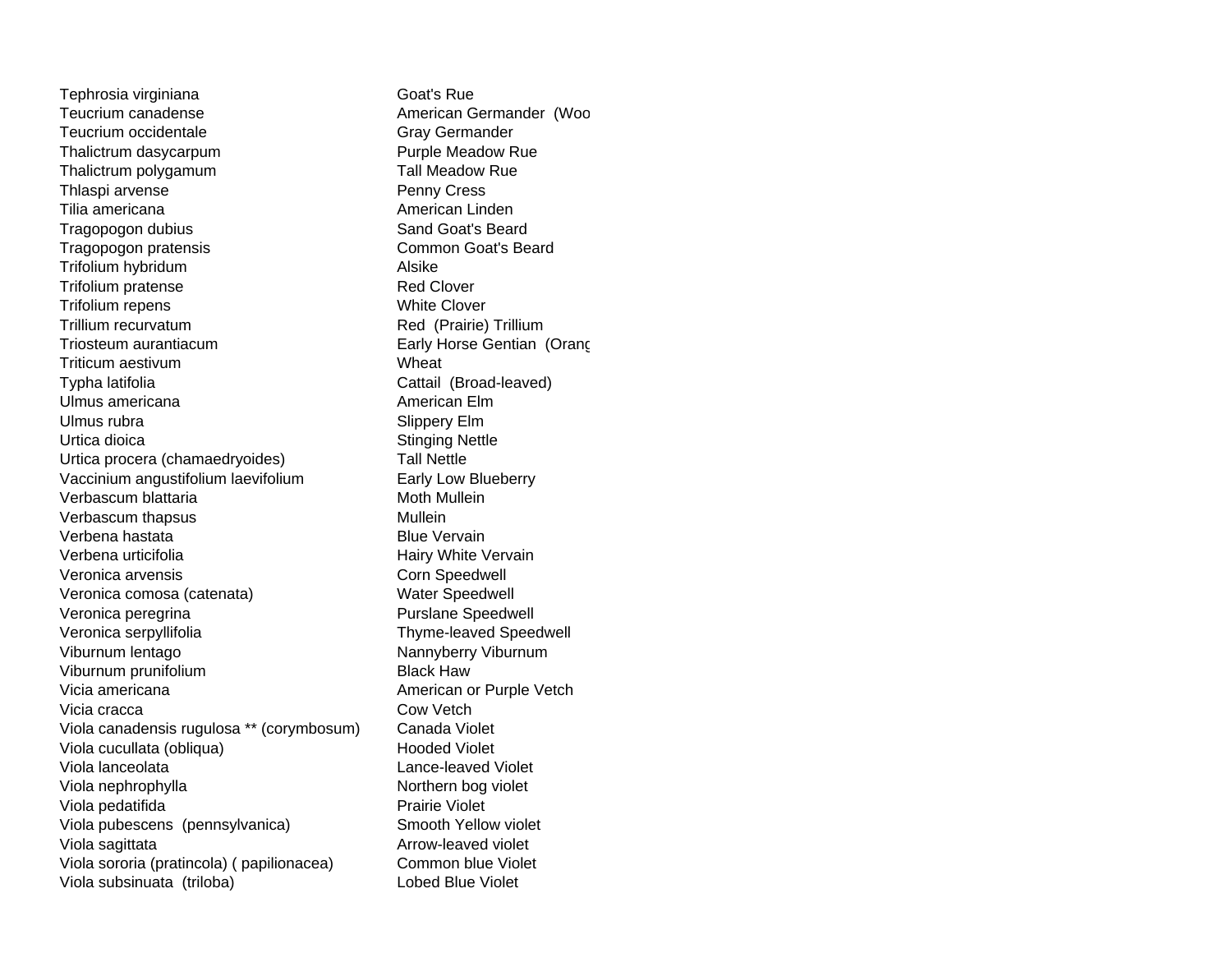Vitis riparia **Wild (Riverbank)** Grape Wolffia columbianaWoodsia ilvensis \*\*Woodsia obtusaXanthium strumarium canadensisXanthoxylum americanum **Prickly Ash** Zizia aptera **Access 22 aptera Access 22 apter** Heart-leaved Meadow Parsn

 American Water Meal Rusty Woodsia (Fragrent W Cliff Fern Cocklebur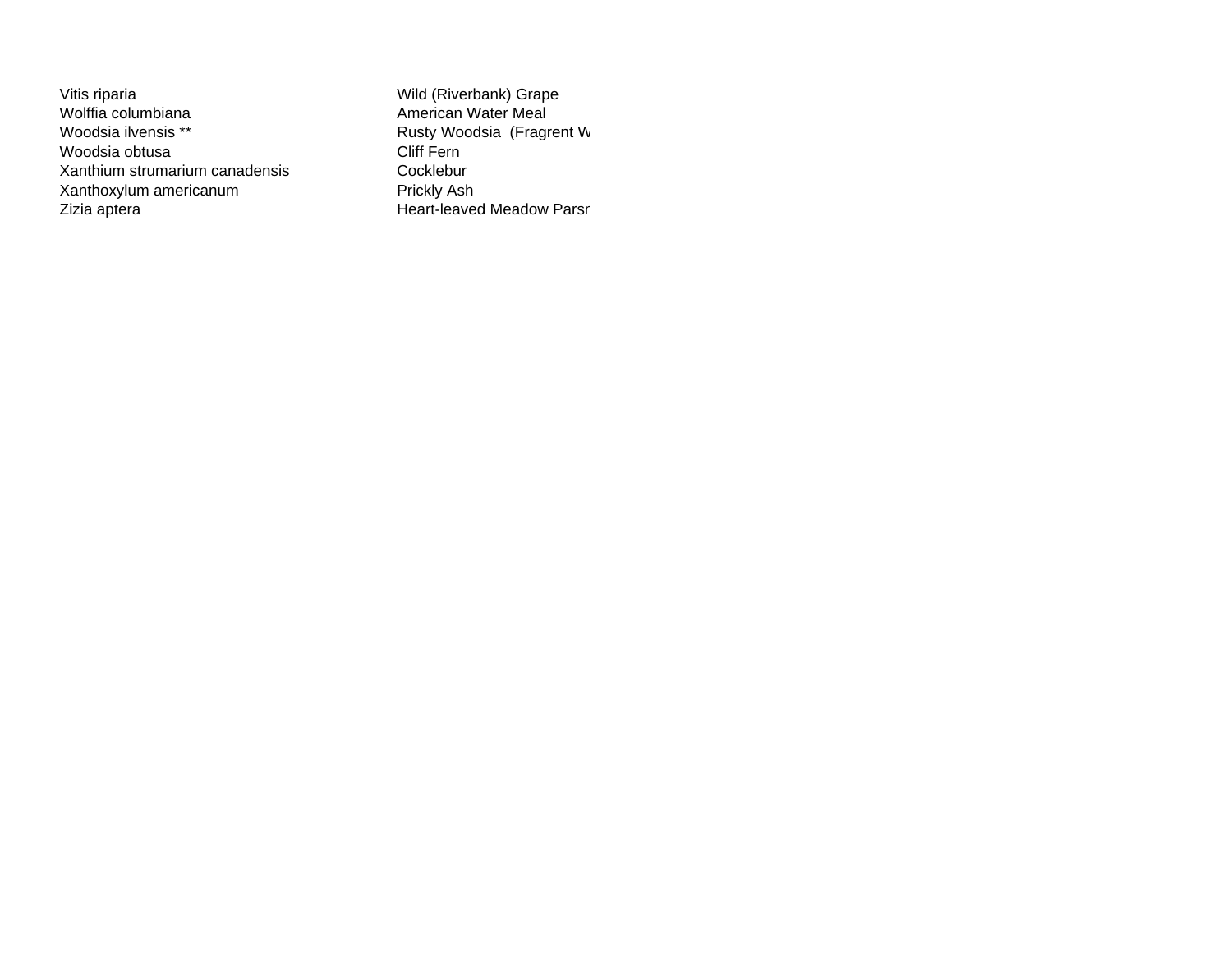|                        |                | Granger Fall '08 Planting (Planting 89)                                          |                                                                          | GF5                                                                         |
|------------------------|----------------|----------------------------------------------------------------------------------|--------------------------------------------------------------------------|-----------------------------------------------------------------------------|
| 9114109                |                |                                                                                  |                                                                          | Acc.<br>North Port : N41.99342                                              |
| ? Por comp.            |                |                                                                                  |                                                                          | $10$ <sup><math>H</math></sup><br>W 89.37048<br>South Point: $N$ 41. 99 251 |
| IW @ Sm                |                |                                                                                  |                                                                          | $7F+$<br>W 89. 37045                                                        |
| W. Sunflawer 40        |                | Quaine 10                                                                        | Purrytres (3)<br>10                                                      | Beech Wormwood 8                                                            |
| Breye Susur            | BS             | Unknown Native 1                                                                 | Beech wormwell to                                                        | Per. dy.<br>12                                                              |
| New Eg Aster Z5        |                | $\mathsf{H}$<br>Hoary Vervain                                                    | Indian Or.<br>4                                                          | Showy G.R.<br>6                                                             |
| C. Goldenrod 15        |                | & Ay weed 1<br>6                                                                 | $F$ ox-teil<br>$\mathcal{S}% _{M_{1},M_{2}}^{\alpha,\beta}(\varepsilon)$ | Path Rush<br>35                                                             |
| Grundened G.R. 15      |                | 6                                                                                | Cream Bup<br>$\overline{2}$                                              | Pussytves (1)<br>3                                                          |
| White Vervin 3         |                | Hairy Aster<br>V (Smoth)<br>William Aster<br> O                                  | $R$ ussytses $($ 1)<br>$\beta$                                           | Thinkle need<br>6                                                           |
| Profile Cinque Fuil 25 |                | Gaura                                                                            | 3 Ag week 1<br>$\mathbf{Z}$                                              | Heart-Leuvell G.A.<br>8                                                     |
| Proble Corrozos        | $\vert$        | $\label{eq:1} \nabla_{\!U} \! \mathcal{Z} = \mathcal{Z} \mathcal{Z} \mathcal{Z}$ | Heart leaved G.A<br>$\overline{4}$                                       | $H_{\rm c}$<br>Faction Gr.                                                  |
| Suret Everlasting 6    |                | $2E\otimes 10m$                                                                  | W. Bup.<br>4                                                             | $^{\circ}$<br>Crab Green                                                    |
| Brone sp.              | <b>IO</b>      | Beye Susan<br>55                                                                 | $\overline{3}$<br>lintris aggera                                         | Heary Vervin<br>$\mathcal{B}$                                               |
| Varrow                 | 10             | Drivey Fleeberg 6                                                                | Old-Field G.R.<br>8                                                      | Lis, asp<br>$\overline{L}$                                                  |
| Y. Conflower           | Н              | Marcs tull<br>$\leq$                                                             | Sweet Everlusting 4                                                      | P.P. Coneflower<br>8                                                        |
| Pussytoes (3)          | 41             | Brisslewed G.R.<br>10                                                            | White Clarer                                                             | Ag. weed 1<br>$\overline{2}$                                                |
| Pendg.                 | $\sqrt{2}$     | Canada G.R.<br>15                                                                | 6<br>Hussement                                                           | Purseptors (3)                                                              |
| Stiff Aster            |                | Cup Plut 6                                                                       | 3M@15m                                                                   |                                                                             |
| Wild Bergament 8       |                | Pen. dig<br>12                                                                   | $\frac{1}{2}$<br>Lambs Questers                                          |                                                                             |
| Black Med. 6           |                | Hairy Aster<br>10                                                                | Grasslewood G.R.                                                         | 25                                                                          |
| Puth Rush? 15          |                | $\mathcal{L}$<br>P.P. Conettsver                                                 | Conada G.R.<br>8                                                         |                                                                             |
| Little Blueston 10     |                | $\leq$<br>Stiff Aster                                                            | W: Sunflower                                                             | 25                                                                          |
| P.P. Coneflower        | $\mathbb{Z}$   | Senbre's Panic Gr. 6                                                             | Canada Ryc                                                               | 10                                                                          |
| $P_{ussytses}(1)$      | 6              | Prince Cinquetoil<br>2 <sub>D</sub>                                              | Cup Plast<br>$ \mathsf{S} $                                              |                                                                             |
| Pou Comprésa           | B              | W. SunFlower<br>10                                                               | Old-Field GR                                                             | $5\overline{5}$                                                             |
| Scribner's Parc Gr. 4  |                | Showy G.R<br>$\leq$                                                              | Silky Aster<br>10                                                        |                                                                             |
| White Bap.             | 6              | Round-Leaded B.C. 3                                                              | B<br>Pola Congressa                                                      |                                                                             |
| Beech Wommersel 8      |                | W. Vervin<br>$\mathfrak{L}$                                                      | $\leq$<br>Varrow                                                         |                                                                             |
| Cup. Plant             | $\overline{Q}$ | 75<br>Path Rush                                                                  | $\mathcal{B}$<br>Sweet Everlusting                                       |                                                                             |
| Jual !!                | $\sqrt{0}$     | 6<br>Profile Corrogente                                                          | SLFF Aster<br>$\epsilon$                                                 |                                                                             |
| Celd G.R. 4            |                | $\mathbf{3}$<br>Unknown G.R.                                                     | S. Para Grass<br>35                                                      |                                                                             |

 $\mathbf{I}$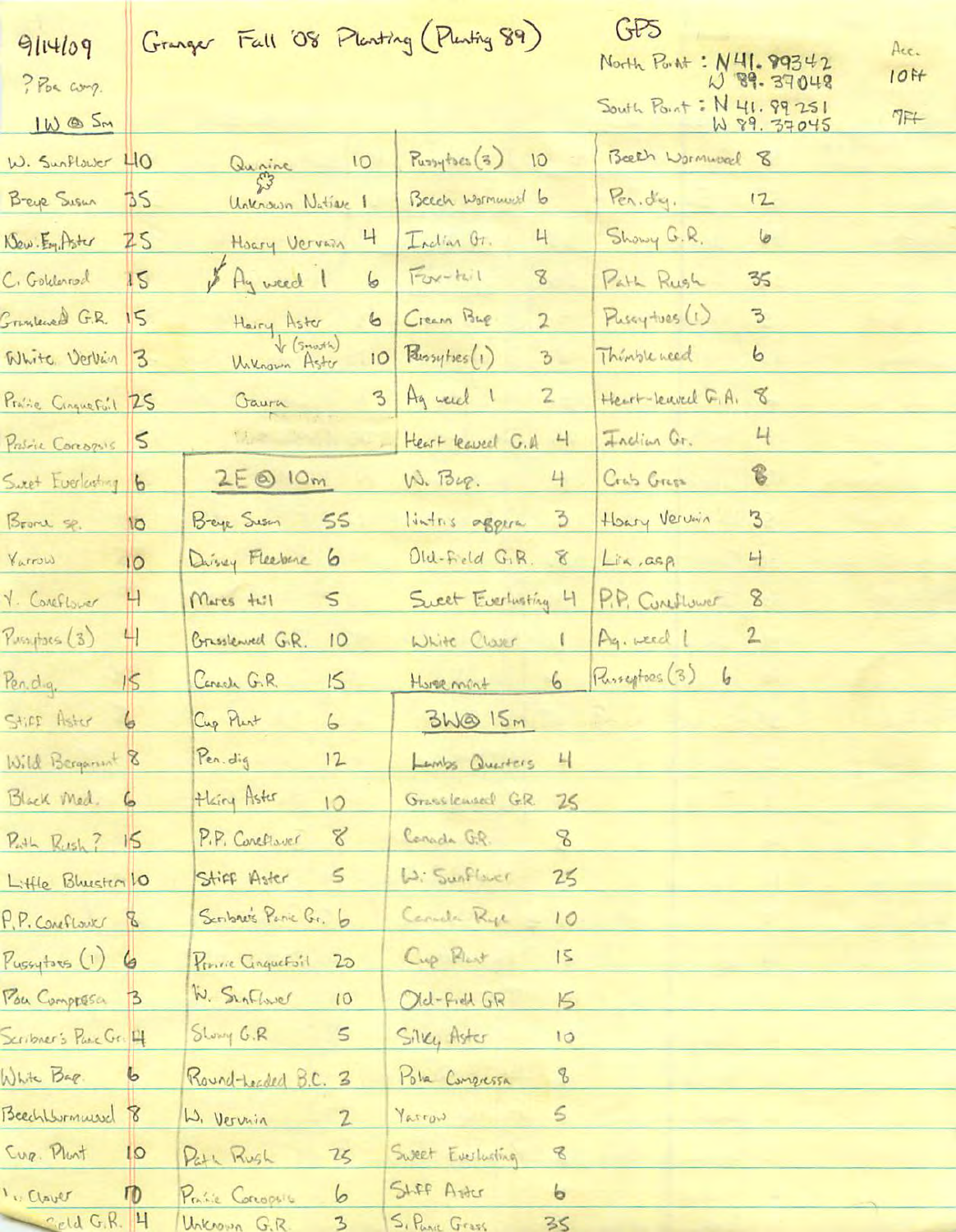Granger Cont.

| $4E\otimes 20M$               |                 |                               |                                | 7WQ35m                        |    |
|-------------------------------|-----------------|-------------------------------|--------------------------------|-------------------------------|----|
| Purple South<br>Unknown Aster | 8               | $\overline{K}$<br>Caracta Rye | SHAP Aster<br>4                | Buttle Brush Gress<br>8       |    |
| YUTON                         | $\leq$          | 5W@25m                        | Darsy Fleeberg 5               | B. eye Susan<br>25            |    |
| B.eyer Susan                  | 35              | Deu berry<br>35               | Wild Bergamant 4               | Grasslewed GR<br>30           |    |
| Grasslewed G.R.               | 25              | Grusslewed CR<br>20           | 6E@ 30m                        | Canada CR<br>15               |    |
| Hutry Aster                   | 15              | Carada ER<br>15               | Commun Ragued 30               | Heary Vervoir<br>8            |    |
| Cup Plant                     | $\sqrt{2}$      | Mores twil<br>$\mathbb Z$     | Biraye Sugar<br>45             | Burnyard Crass<br>6           |    |
| Canada G.R.                   | 6               | Bl. eye Susan<br>30           | Mares tail<br>$\infty$         | Lambs Quarters<br>L           |    |
| Golden Aster                  | $\sqrt{ }$      | W. Surflower<br>75            | Dew berry<br>25                | Pen. dig.<br>17               |    |
| V. Coneflower 2               | w               | Caracte Raje<br>8             | Conada C.R<br>10               | Lettuce SP.<br>20             |    |
| Present Conquefoil            | 15              | Lunbs Questers<br>6           | Grasslewed G.R<br>20           | P.P. Coneflower<br>$\epsilon$ |    |
| Seribrers P. Grass            | 30 <sub>2</sub> | Saveet Everleating 10         | Cup Plant<br>10                | Path Rush                     | 55 |
| Treme se.                     | 6               | Indian Gr.<br>Ч               | Varrow<br>10                   | Wild Bergannon                | 8  |
| Quinine                       | 4               | Lin, asp.<br>6                | Scribners P. Gr.<br>45         | Tickle sp.                    | 8  |
| Prince Conopses               | 8               | 6<br>Golden Aster             | Path Ruch<br>35                | Dew berry                     | 25 |
| Path Rush                     |                 | 15<br>35 Seriours Puric Gr.   | 1. Clover<br>$\mathbb{Z}$      | Sky-blue After 5              |    |
| Ag. weed 1                    | $\mathbf{B}$    | $\mathbf{b}$<br>Hairy Aster   | lettuce sp.<br>6               | Scribner's Penie Crass 35     |    |
| Silly Aster                   |                 | 3 Tickle sp.<br>8             | $Crab$ gr<br>$\circ$           | Prairie Cinquefail            | 15 |
| Stiff Aster                   | 6               | Urknown Netrue<br>5           | Exatre Cinquefuil 5 Indian Gr. |                               | 6  |
| lettuce sp.                   | $\overline{0}$  | 2<br>Ag-weed 1                | Pale P. ConFlaver              | 4 Old-Field G.R               | 6  |
| Indian Gro                    | 8               | Unknown Nathel-4              | W. Sunflaver                   | Round-headed BC, 3<br>15      |    |
| Pen.digi                      | $\circ$         | $\delta$<br>Lettuce sp.       | Ag weed 1                      | 3<br>Stiff Aster              | 4  |
| Round-Leaded B.C.             | 3               | Prince Cinquetoil<br>14       | Tickle 8.                      | $\mathcal{L}$                 |    |
| Whi Verenin                   | 3               | Silky Aster<br>$5 -$          | Wild Beggenent                 | $\beta$                       |    |
| Tall Corogsis                 | $\overline{3}$  | Pen. dig.<br>12               | Stiff Sunflower                | 6                             |    |
| Wild Bergeomet                | 6               | Beech Wurmwood<br>6           | Pen. dig.                      | 10                            |    |
| Pussytes (3)                  | S               | Vellow Caneflewer 26          | Pussentres (1)                 | $\mathcal{L}$                 |    |
| Home nettle                   | 6               | $\mathcal{B}$<br>Yarrow       |                                |                               |    |
| D. Clover                     | $\mathbb{H}$    | $\leq$<br>Estative Cinquefail |                                |                               |    |

(18 Composition of the record) states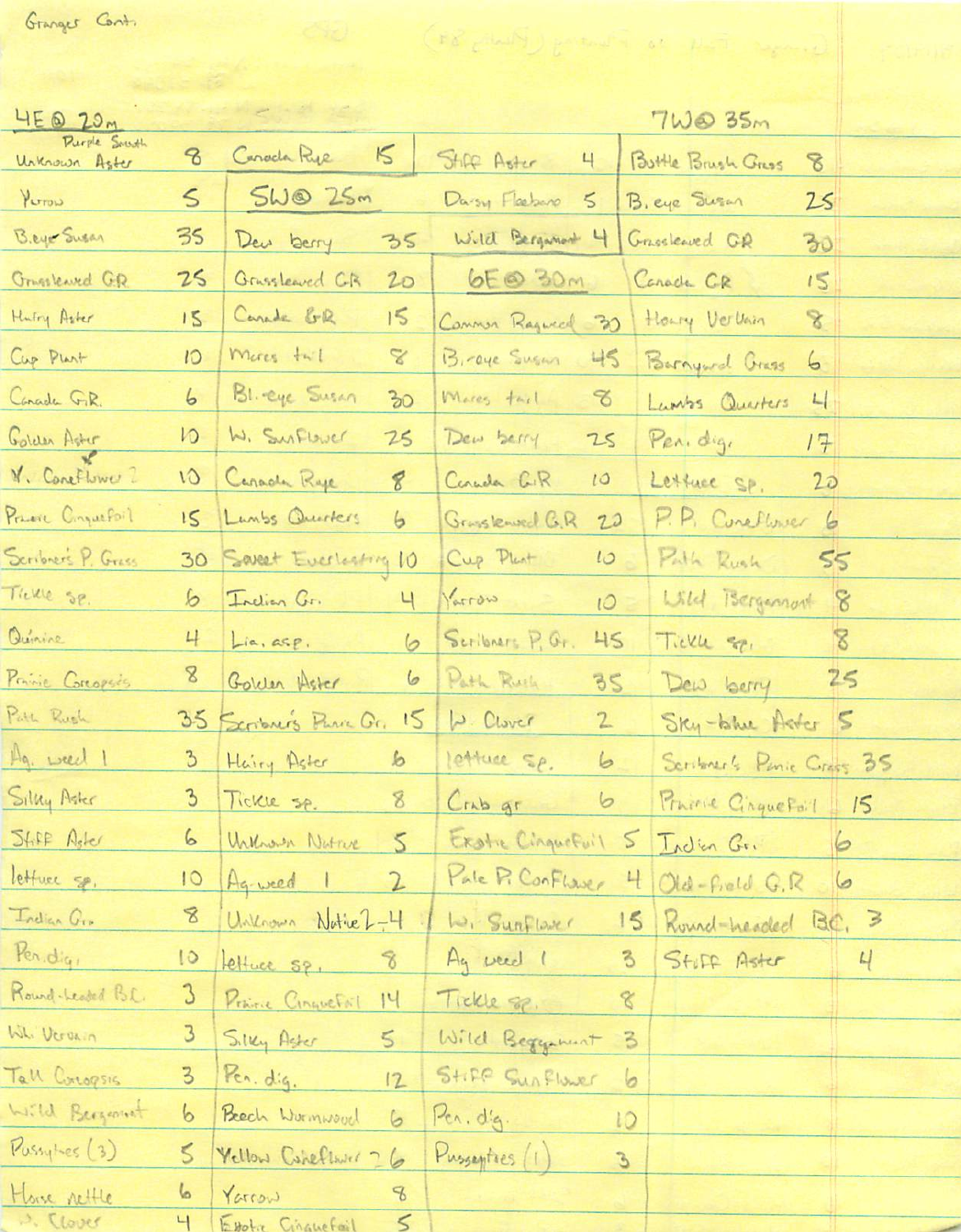Granger Cost

| SEQ HOM                            |         | gwoys                          | 10E@SUM             |                | IIWE 55M         |
|------------------------------------|---------|--------------------------------|---------------------|----------------|------------------|
| Breve Susan 30                     |         | 15<br>Prairie Cinqueful        | Ag weed 1           | 2              | Pusseptoes (1) 2 |
| Carada Rye 15                      |         | 6<br>Urkrown G.R.Z             | Quinne              | 6              | Pussyles (3) 3   |
| Path Rush 30                       |         | $Yarnw - 10$                   | V. Coreflixer       | $\mathcal{L}$  | Wild Bergament 5 |
| Golden Aster -6                    |         | Path Rush 40                   | Corada Rye          | $\mathbb{Z}$   | By Blue 4        |
| Sweet Everlisting 6                |         | Quinin 4                       | Prairie Cinque Port | 17             | Horse ment 4     |
| Gresslerved GR 35                  |         | Ay, weed 1 2                   | Pen, chy.           | 12             | Stiff Aster 4    |
| Holy Aster 6                       |         | $ten.dq.$ 15                   | W. Sufflower        | $\overline{Y}$ | Unknown Se, 4    |
| Pen, dig. 15                       |         | 6<br>Pussy foes (3)            | Heath Agter         | 5              | Ag weed 1 2      |
| W. Clover 8                        |         | $\overline{2}$<br>Lead Plant   | Beech Warmared      | 10             |                  |
| Tickle op, 8                       |         | $\overline{3}$<br>Pussy toes() | SHIFF SunFlower 10  |                |                  |
| Wild Bergament 12                  |         | Scribners P.G. 20              | Urkrain Aster       | $\sqrt{2}$     |                  |
| Lewiss Quarters 5                  |         | W. Clover 6                    | IID@55m             |                |                  |
| Old-Field GR 10                    |         | Lin. G5P. 5                    | Mares tail          | 6              |                  |
| Province ConqueFoil 15             |         | Sky-bleve Aster 8              | Lugine              | 25             |                  |
| Side-Flowering Agler 5             |         | Lambs Questers 5               | Canoda GR           | 15             |                  |
| Scribners P. Gruss 20              |         | 10E @ 50m                      | Gress leaved GR     | 15             |                  |
|                                    |         | Mures tail 6                   | Sweet Everlusting   | 1H             |                  |
| Y. Cunefbuer 12                    |         | Pollewed 12                    | Old-Field GR        | 10             |                  |
| Dew berry 20<br>P.D. Coneflorer 15 |         | P.P. Coneflower<br>8           | Beye Sugar          | 15             |                  |
| Stiff SunFlower 8                  |         | Beye Sisan<br> 5               | Scribners P.Gr.     | 15             |                  |
| 90045m                             |         | Old-Field G.R<br> 4            | Path Rush           | 30             |                  |
|                                    |         | Grass-leaved GR<br>25          | Showy GR            | $\epsilon$     |                  |
| Sweet Everbusting 15               |         | Sweet Everlasting<br>$\dot{b}$ | Beech Wormwood      | 15             |                  |
| Gr. Leoved G.R. 40<br>Dew berry    | IS      | Harge mint<br>Ч                | Commun Rugueed      | 10             |                  |
|                                    | 4       | Dew loery<br>25                | M. Clover           | 8              |                  |
| Horse mint                         | 30      | 40<br>Path Rush                | Hurse Nettle        | $\mathscr{S}$  |                  |
| Bey Susua<br>Carada C.D.           | 15      | Scribers P.Or.<br>30           | Pen, dig.           | 10             |                  |
| Sido Fhowering                     | Hster 8 | Stire Aster<br>3               | Lembs Quarters      | $\frac{1}{2}$  |                  |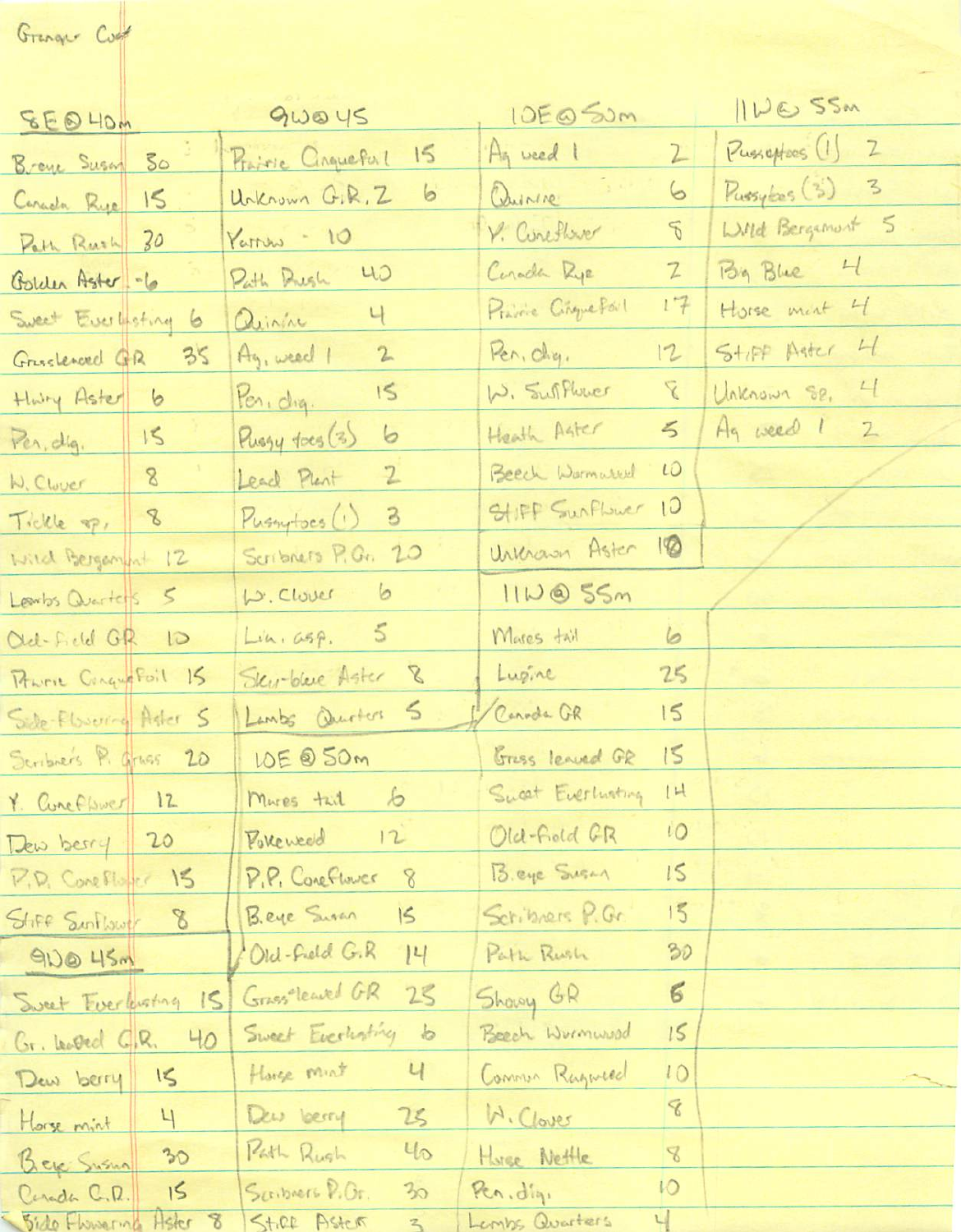| 12EQ 60m            |                             | 13WB 65        |  |
|---------------------|-----------------------------|----------------|--|
| Sky blue Aster      |                             | 10 Zed w/ same |  |
| Dany Fleebarre      | 20                          | dire!          |  |
| Grass-Leaved G.R.   | 15                          |                |  |
| SHIPA Ader          | 14                          |                |  |
| Bheye Susan         | 20                          |                |  |
| Tull Coreogisis     | $\mathcal{C}$               |                |  |
| Unknown GR          | $\mathfrak b$               |                |  |
| Showy GR            | $\mathcal{L}_{\mathcal{S}}$ |                |  |
| Dew berry           | 25                          |                |  |
| Sweet Evoluting     | 15                          |                |  |
| Saibners P. G.      | 20                          |                |  |
| Puth Rush           | 30                          |                |  |
| Hurry Aster         | 6                           |                |  |
| H. Surflower        | 6                           |                |  |
| Beech Wormwood      | 8                           |                |  |
| Prairie Corcopsis 6 |                             |                |  |
| Varrow              | 10                          |                |  |
| lugine              | 10                          |                |  |
| Pendig              | 4                           |                |  |
| 7. ConePlower       | $\mathcal{S}$               |                |  |
| Colder Aster        | 6                           |                |  |
| Prince GrquePoil    | 12                          |                |  |
|                     |                             |                |  |
| Ist with same       |                             |                |  |
|                     |                             |                |  |
|                     |                             |                |  |
|                     |                             |                |  |
|                     |                             |                |  |
|                     |                             |                |  |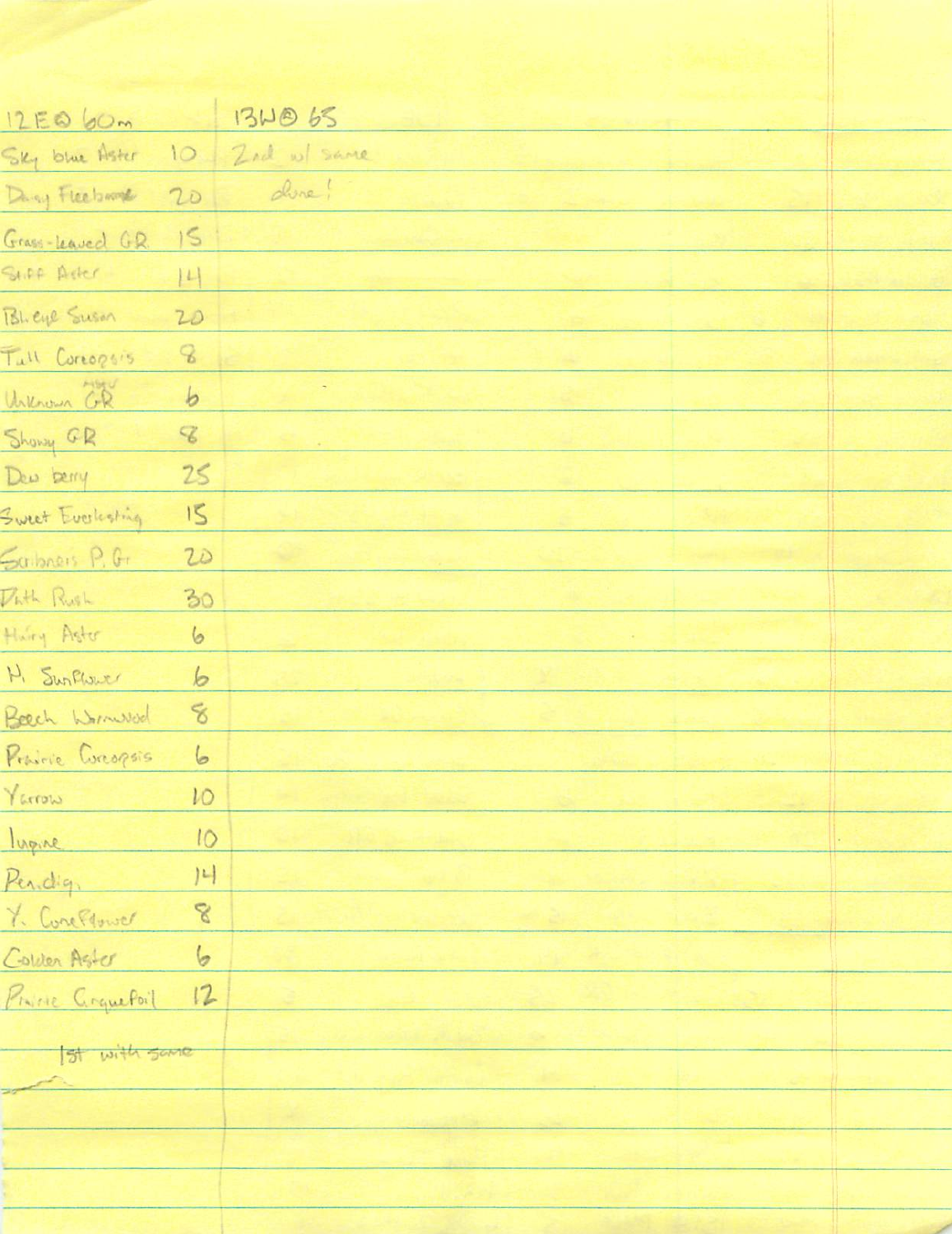